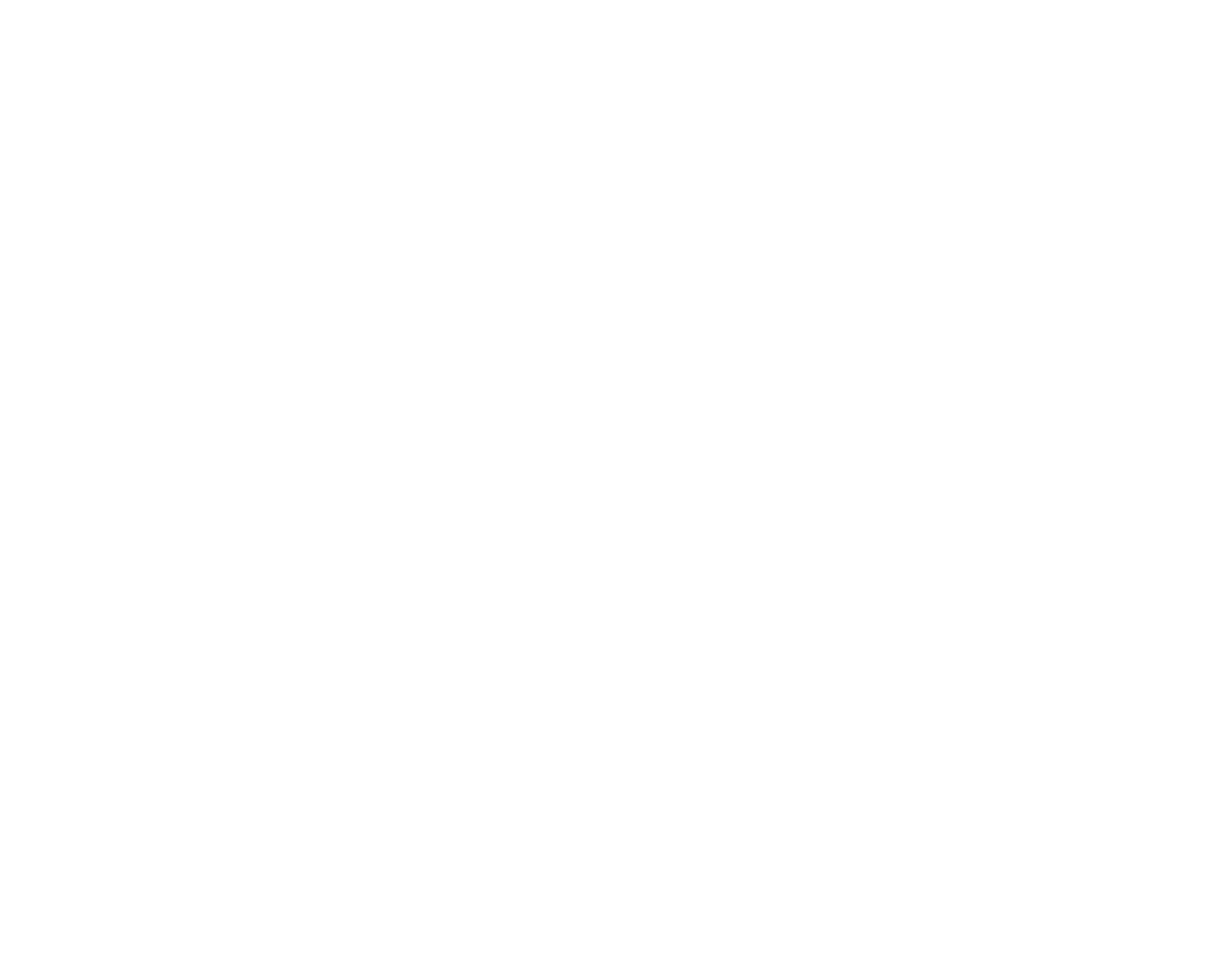#### LARobotics Account Balances - As of 6/30/2016

| Account                         | 6/30/2014<br>Balance | 12/31/2014<br>6/30/2015<br>Balance |          | 12/31/2015<br>Balance | 6/30/2016<br>Balance |  |
|---------------------------------|----------------------|------------------------------------|----------|-----------------------|----------------------|--|
| <b>Bank Accounts</b>            |                      |                                    |          |                       |                      |  |
| FTC Checking                    | 0.00                 | 0.00                               | 0.00     | 0.00                  | 0.00                 |  |
| <b>LARobotics Checking</b>      | 10,832.91            | 11,012.84                          | 6,397.54 | 9,806.47              | 8,584.10             |  |
| LARobotics PayPal               | 0.00                 | 6,471.90                           | 1,721.26 | 2,711.65              | 639.85               |  |
| <b>SCRRF Old Checking</b>       | 0.00                 | 0.00                               | 0.00     | 0.00                  | 0.00                 |  |
| <b>TOTAL Bank Accounts</b>      | 10,832.91            | 17,484.74                          | 8,118.80 | 12,518.12             | 9,223.95             |  |
| <b>Asset Accounts</b>           |                      |                                    |          |                       |                      |  |
| FLL Invoices                    | 0.00                 | 0.00                               | 0.00     | 0.00                  | 0.00                 |  |
| <b>FLL Receivable</b>           | 0.00                 | 0.00                               | 0.00     | 0.00                  | 0.00                 |  |
| <b>FTC Receivable</b>           | 0.00                 | 0.00                               | 0.00     | 0.00                  | 0.00                 |  |
| <b>LARobotics Receivable</b>    | 0.00                 | 0.00                               | 0.00     | 0.00                  | 0.00                 |  |
| <b>SCRRF Invoices</b>           | 0.00                 | 0.00                               | 0.00     | 0.00                  | 0.00                 |  |
| <b>SCRRF Receivable</b>         | 0.00                 | 0.00                               | 250.00   | 350.00                | 650.00               |  |
| <b>VRC Receivable</b>           | 0.00                 | 0.00                               | 0.00     | 0.00                  | 0.00                 |  |
| <b>TOTAL Asset Accounts</b>     | 0.00                 | 0.00                               | 250.00   | 350.00                | 650.00               |  |
| <b>Liability Accounts</b>       |                      |                                    |          |                       |                      |  |
| FLL Payable                     | 0.00                 | 0.00                               | 0.00     | 0.00                  | 0.00                 |  |
| FTC Payable                     | 0.00                 | 0.00                               | 0.00     | 0.00                  | 0.00                 |  |
| LARobotics Payable              | $-725.10$            | 0.00                               | 0.00     | 0.00                  | 0.00                 |  |
| <b>SCRRF Payable</b>            | 0.00                 | $-370.00$                          | 0.00     | 0.00                  | 0.00                 |  |
| <b>TOTAL Liability Accounts</b> | $-725.10$            | $-370.00$                          | 0.00     | 0.00                  | 0.00                 |  |
| <b>OVERALL TOTAL</b>            | 10,107.81            | 17,114.74                          | 8,368.80 | 12,868.12             | 9,873.95             |  |

## **LARobotics**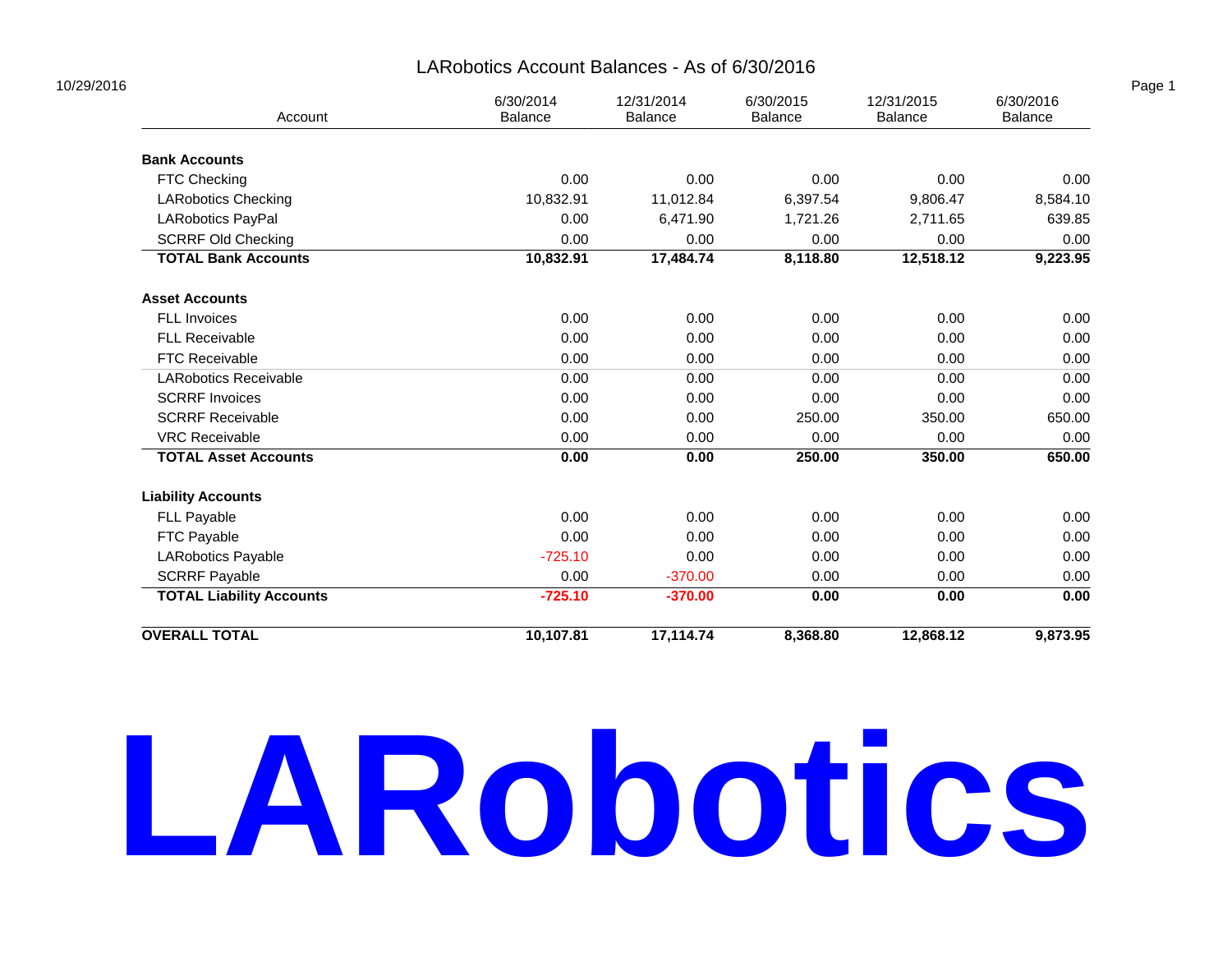#### LARobotics Tags by Year 7/1/2014 through 6/30/2016

| 10/29/2016 |                          |                           |                           |                                | Page 1 |
|------------|--------------------------|---------------------------|---------------------------|--------------------------------|--------|
|            | <b>Class Description</b> | $7/1/2014$ -<br>6/30/2015 | $7/1/2015$ -<br>6/30/2016 | <b>OVERALL</b><br><b>TOTAL</b> |        |
|            |                          |                           |                           |                                |        |
|            | Admin                    | $-294.64$                 | $-224.64$                 | $-519.28$                      |        |
|            | Awards                   | $-347.67$                 | $-379.33$                 | $-727.00$                      |        |
|            | Bank                     | $-204.74$                 | $-223.90$                 | $-428.64$                      |        |
|            | Donation                 | 100.89                    | 200.13                    | 301.02                         |        |
|            | Event                    | $-454.39$                 | $-199.94$                 | $-654.33$                      |        |
|            | <b>Facilities</b>        | $-2,704.36$               | $-1,185.63$               | $-3,889.99$                    |        |
|            | Field                    | $-5,151.90$               | $-2,884.33$               | $-8,036.23$                    |        |
|            | Food                     | $-105.35$                 | 0.00                      | $-105.35$                      |        |
|            | Food Exp                 | 0.00                      | $-1,137.15$               | $-1,137.15$                    |        |
|            | Food Inc                 | 0.00                      | 1,197.00                  | 1,197.00                       |        |
|            | Fuel                     | $-25.45$                  | 0.00                      | $-25.45$                       |        |
|            | Insurance                | $-1,995.00$               | $-1,995.00$               | $-3,990.00$                    |        |
|            | Other Exp                | $-10.06$                  | 0.00                      | $-10.06$                       |        |
|            | <b>Other Grants</b>      | $-431.63$                 | 0.00                      | $-431.63$                      |        |
|            | Other Inc                | 0.00                      | 639.44                    | 639.44                         |        |
|            | Print Ship               | $-5.05$                   | 0.00                      | $-5.05$                        |        |
|            | Refund Exp               | $-24.00$                  | $-556.60$                 | $-580.60$                      |        |
|            | Refund Inc               | 24.00                     | 312.10                    | 336.10                         |        |
|            | Registration             | 13,325.00                 | 12,575.00                 | 25,900.00                      |        |
|            | Rental                   | $-235.29$                 | 0.00                      | $-235.29$                      |        |
|            | Scholarship              | $-3,000.00$               | $-3,000.00$               | $-6,000.00$                    |        |
|            | Travel                   | $-126.23$                 | 0.00                      | $-126.23$                      |        |
|            | Use Tax                  | $-73.14$                  | $-382.00$                 | $-455.14$                      |        |
|            | Write Off                | 0.00                      | $-1,250.00$               | $-1,250.00$                    |        |
|            | <b>OVERALL TOTAL</b>     | $-1,739.01$               | 1,505.15                  | $-233.86$                      |        |
|            |                          |                           |                           |                                |        |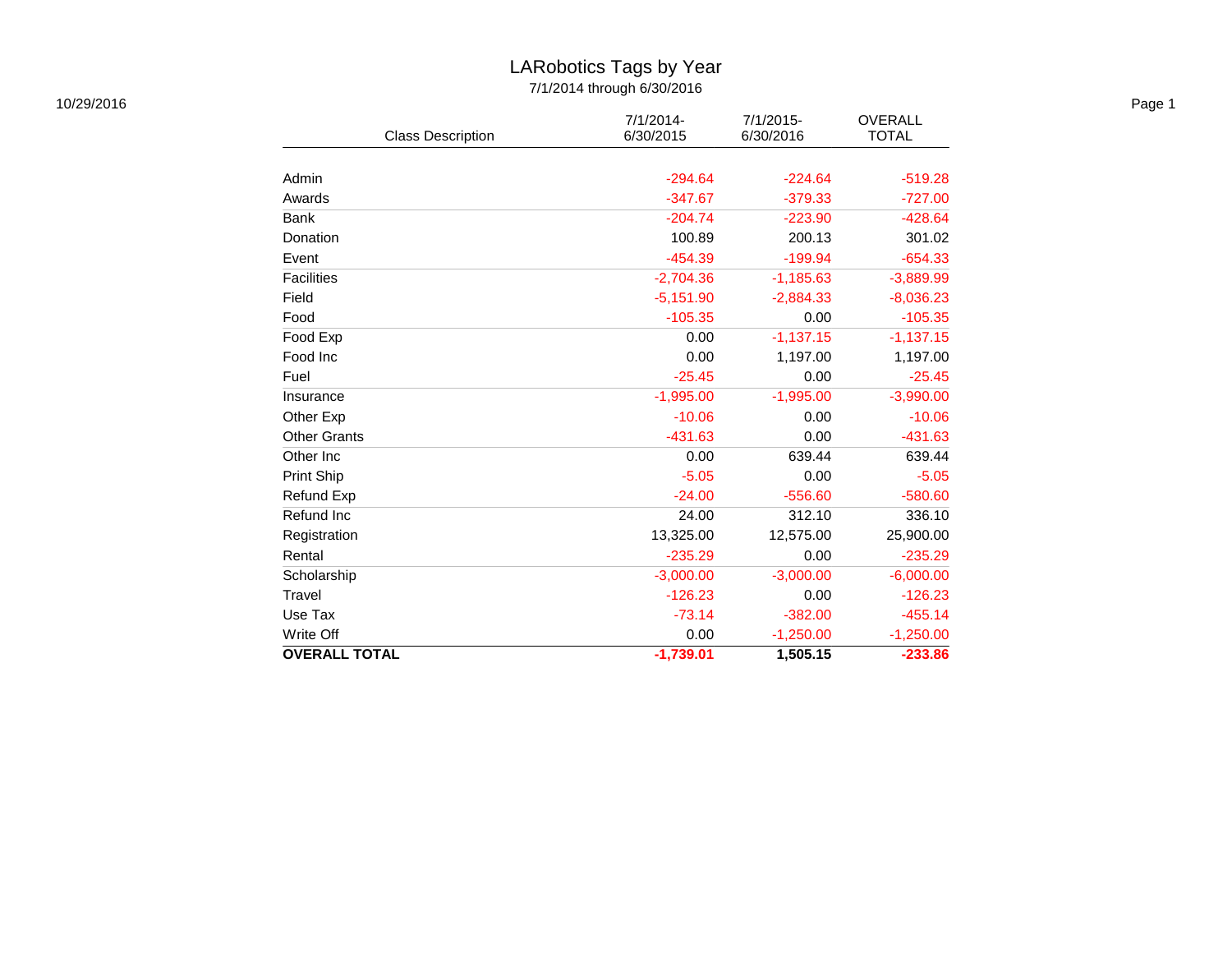| 10/29/2016                 |            |                                                                               |                                                                                 |                        |                       |              |             |
|----------------------------|------------|-------------------------------------------------------------------------------|---------------------------------------------------------------------------------|------------------------|-----------------------|--------------|-------------|
| Date                       | <b>Num</b> | Description                                                                   | Memo                                                                            | Category               | Tag                   |              | Clr Amount  |
| <b>LARobotics Checking</b> |            |                                                                               |                                                                                 |                        |                       |              | 2,186.56    |
| 9/5/2015                   |            | Ad Manufacturing Corp 516-352-6161 NY                                         | <b>SCRRF Fall Classic trophies</b>                                              | <b>ISCRRF Classic1</b> | Awards                | $\mathsf{R}$ | $-379.33$   |
| 5/17/2016                  |            | Alliance Member Services 800-359-6422 CA                                      | General and D&O Liability Insurance                                             | [SCRRF Classic]        | Insurance R -1,995.00 |              |             |
| 3/9/2016                   | 2355       | <b>Allison Lenhard</b>                                                        | SCRRF 2016 Scholarship                                                          | [SCRRF Classic]        | Scholars R -1,000.00  |              |             |
| 8/14/2015                  |            | AmazonSmile Foundation                                                        | LARobotics matching donation                                                    | [LARobotics Other]     | Donation              | $\mathsf{R}$ | 24.51       |
| 11/16/2015                 |            | AmazonSmile Foundation                                                        | LARobotics matching donation for purchases                                      | [LARobotics Other]     | Donation              | $\mathsf{R}$ | 22.37       |
| 2/12/2016                  |            | AmazonSmile Foundation                                                        | LARobotics matching donation for purchases                                      | [LARobotics Other]     | Donation              | $\mathsf{R}$ | 32.12       |
| 5/12/2016                  |            | AmazonSmile Foundation                                                        | LARobotics matching donation for purchases                                      | [LARobotics Other]     | Donation              | $\mathsf{R}$ | 30.68       |
| 1/15/2016                  |            | AndyMark, Inc. 765-868-4779 IN                                                | <b>SCRRF Scrimmage Boulders</b>                                                 | [SCRRF Scrimmage]      | Field                 | $\mathsf{R}$ | $-700.40$   |
| 3/9/2016                   | 2357       | Caitlyn Rose Fasteneau                                                        | SCRRF 2016 Scholarship                                                          | [SCRRF Classic]        | Scholars R -1,000.00  |              |             |
| 6/30/2016                  | 2237       | Cerritos Student Body                                                         | Check not cashed                                                                | [LARobotics Other]     | Other Inc             |              | 520.88      |
| 6/30/2016                  | 2157       | S Christopher H Husmann                                                       | SCRRF 2/18 PepBoys Ratched Tow Down 4Pk - check not cashed [SCRRF Scrimmage]    |                        | Other Inc             |              | 21.94       |
|                            |            |                                                                               | SCRRF 2/18 Home Depot Bolts, nuts, lock washers - check not c [SCRRF Scrimmage] |                        | Other Inc             |              | 30.77       |
|                            |            |                                                                               | SCRRF 2/18 M&K Metal 12 5" caster wheels - check not cashed                     | [SCRRF Scrimmage]      | Other Inc             |              | 65.85       |
| 10/5/2015                  | 150923     | Corporate Giving Program                                                      | <b>LARobotics YourCause</b>                                                     | [LARobotics Other]     | Donation              | $\mathsf{R}$ | 12.60       |
| 3/2/2016                   | 160220     | <b>Corporate Giving Program</b>                                               | <b>LARobotics YourCause</b>                                                     | [LARobotics Other]     | Donation              | $\mathsf{R}$ | 12.60       |
| 11/8/2015                  | 2350       | S Franchise Tax Board                                                         | LARobotics Use Tax - FY 2014 Form 199                                           | [SCRRF Classic]        | Use Tax               | $\mathsf{R}$ | $-31.29$    |
|                            |            |                                                                               | LARobotics Use Tax - FY 2014 Form 199                                           | [SCRRF Scrimmage]      | Use Tax               | $\mathsf{R}$ | $-350.24$   |
|                            |            |                                                                               | LARobotics Rounding adjustment                                                  | [LARobotics Other]     | Use Tax               | $\mathsf{R}$ | $-0.47$     |
| 10/5/2015                  | 150915     | Frazier Mountain High School                                                  | <b>SCRRF Team 981 Fall Classic</b>                                              | [SCRRF Classic]        | Registrat R           |              | 300.00      |
| 12/18/2015                 | 2352       | S Hope Conant                                                                 | SCRRF 9/26-27 Fall Classic 9/2 AndyMark Game Pieces No Sal [SCRRF Classic]      |                        | Field                 | $\mathsf{R}$ | $-265.90$   |
|                            |            |                                                                               | SCRRF 9/26-27 Fall Classic 9/24 Home Depot plastic for floor                    | [SCRRF Classic]        | Event                 | ${\sf R}$    | $-64.74$    |
|                            |            |                                                                               | SCRRF 9/26-27 Fall Classic 8/11 Home Depot Paint for Field                      | [SCRRF Classic]        | Field                 | $\mathsf{R}$ | $-22.39$    |
|                            |            |                                                                               | SCRRF 9/26-27 Fall Classic 8/11 Home Depot Paint for Field                      | [SCRRF Classic]        | Field                 | $\mathsf{R}$ | $-153.30$   |
| 4/27/2016                  | 2359       | <b>Hope Conant</b>                                                            | SCRRF Classic Lumber, Fabric, Paint for field                                   | [SCRRF Classic]        | Field                 | $\mathsf{R}$ | $-570.29$   |
| 9/4/2015                   |            | Industrial Safety Gear 419-841-7720 OH                                        | <b>SCRRF Fall Classic Safety glasses</b>                                        | [SCRRF Classic]        | Event                 | $\mathsf{R}$ | $-135.20$   |
| 12/21/2015                 | 151205     | Jason B Lawrence                                                              | SCRRF Team 5805 Fall Workshops Reg                                              | [SCRRF Workshops]      | Registrat R           |              | 100.00      |
| 3/9/2016                   | 2356       | Jennifer Tran                                                                 | SCRRF 2016 Scholarship                                                          | [SCRRF Classic]        | Scholars R -1,000.00  |              |             |
| 9/27/2015                  | 150910     | North County Trade Tech High School                                           | SCRRF Team 4486 Fall Classic Fee                                                | [SCRRF Invoices]       | Registrat R           |              | 250.00      |
| 9/27/2015                  | 150922     | Oxford Academy                                                                | SCRRF Team 4079 Fall Classic Fee                                                | [SCRRF Invoices]       | Registrat R           |              | 250.00      |
| 2/14/2016                  |            | Peninsula Education Foundation                                                | SCRRF Team 2637 Scrimmage Fee                                                   | [SCRRF Invoices]       | Registrat R           |              | 250.00      |
| 9/27/2015                  | 150926     | Peter C Beal                                                                  | SCRRF Team 599 Fall Classic Fee                                                 | [SCRRF Classic]        | Registrat R           |              | 300.00      |
| 3/2/2016                   | 160223     | Ramona Convent Secondary School                                               | SCRRF Team 1159 Scrimmage Fee                                                   | [SCRRF Scrimmage]      | Registrat R           |              | 250.00      |
| 4/27/2016                  | 2360       | Ron Shaffer                                                                   | SCRRF Classic lumber, hardare, fittings for field                               | [SCRRF Classic]        | Field                 |              | R -1,172.05 |
| 2/22/2016                  |            | Saint John Bosco High School                                                  | SCRRF Team 4123 Scrimmage Fee                                                   | [SCRRF Invoices]       | Registrat R           |              | 250.00      |
| 9/27/2015                  | 150915     | San Pasqual High School Associated Student B SCRRF Team 3255 Fall Classic Fee |                                                                                 | [SCRRF Classic]        | Registrat R           |              | 250.00      |
| 7/31/2015                  |            | Service Fee                                                                   | <b>SCRRF Bank Fee</b>                                                           | [LARobotics Other]     | Bank                  | $\mathsf{R}$ | $-21.00$    |
| 9/27/2015                  | 150918     | Tehachapi High School Associated Student Body SCRRF Team 585 Fall Classic Fee |                                                                                 | [SCRRF Classic]        | Registrat R           |              | 300.00      |
| 9/27/2015                  | 150926     | Thomas Zook                                                                   | SCRRF Team 4276 Fall Classic Fee                                                | [SCRRF Classic]        | Registrat R           |              | 250.00      |
| 2/22/2016                  | 160221     | Thomas Zook                                                                   | SCRRF Team 4276 Scrimmage Fee                                                   | [SCRRF Scrimmage]      | Registrat R           |              | 250.00      |
| 7/23/2015                  |            | Transfer                                                                      | Transfer from PayPal to Checking                                                | [LARobotics PayPal]    | Transfer              |              | R 1,721.26  |
| 9/13/2015                  |            | Transfer                                                                      | Transfer from PayPal to Checking                                                | [LARobotics PayPal]    | Transfer              |              | R 2,000.00  |
| 2/22/2016                  |            | Transfer                                                                      | Transfer from PayPal to Checking                                                | [LARobotics PayPal]    | Transfer              |              | R 4,500.00  |
| 5/28/2016                  |            | Transfer                                                                      |                                                                                 | [LARobotics PayPal]    |                       |              | R 1,000.00  |
| 12/18/2015                 | 2351       | Valencia High School                                                          | SCRRF 9/26-27 Fall Classic Custodial Fees                                       | [SCRRF Classic]        | Facilities            |              | R -1,185.63 |
|                            |            |                                                                               |                                                                                 |                        |                       |              |             |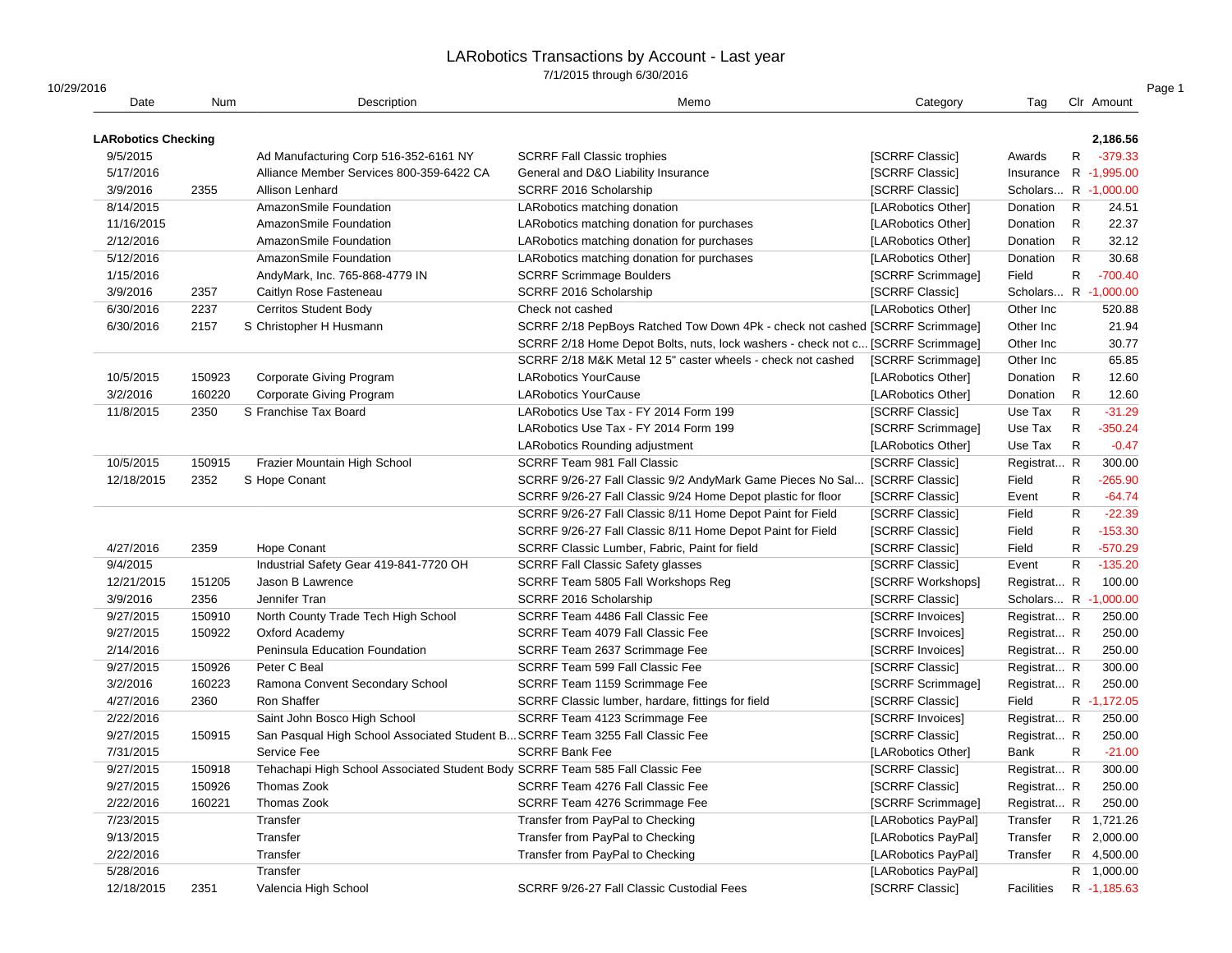|  | 10/29/2016 |  |  |
|--|------------|--|--|
|  |            |  |  |

| 10/29/2016               |            |                               |                                                |                        |              |              |             |
|--------------------------|------------|-------------------------------|------------------------------------------------|------------------------|--------------|--------------|-------------|
| Date                     | <b>Num</b> | Description                   | Memo                                           | Category               | Tag          |              | Clr Amount  |
| 4/4/2016                 | 2358       | Valencia High School          | LARobotics OC Regional Prepaid Meals           | [LARobotics Other]     | Food Exp     |              | R -1,137.15 |
| 8/17/2015                | 150812     | West High School ASB          | SCRRF Team 5124 Fall Classic Fee               | [SCRRF Invoices]       | Registrat R  |              | 250.00      |
| 2/14/2016                | 150210     | West High School ASB          | SCRRF Team 5124 Scrimmage Fee                  | [SCRRF Invoices]       | Registrat R  |              | 250.00      |
| 7/20/2015                |            | www.1and1.com 877-461-2631 PA | LARobotics.org WebsiteBuilder Plus 3 mo        | [LARobotics Other]     | Admin        | $\mathsf{R}$ | $-29.97$    |
| 10/20/2015               |            | www.1and1.com 877-461-2631 PA | LARobotics.org WebsiteBuilder Plus 3 mo        | [LARobotics Other]     | Admin        | $\mathsf{R}$ | $-29.97$    |
| 11/21/2015               |            | www.1and1.com 877-461-2631 PA | LARobotics.org                                 | [LARobotics Chevron G. | . Admin      | $\mathsf{R}$ | $-52.38$    |
| 1/21/2016                |            | www.1and1.com 877-461-2631 PA | LARobotics.org WebsiteBuilder Plus             | [LARobotics Other]     | Admin        | $\mathsf{R}$ | $-9.99$     |
| 2/22/2016                |            | www.1and1.com 877-461-2631 PA | LARobotics.org WebsiteBuilder Plus             | [LARobotics Other]     | Admin        | R            | $-9.99$     |
| 3/21/2016                |            | www.1and1.com 877-461-2631 PA | LARobotics.org WebsiteBuilder Plus             | [LARobotics Other]     | Admin        | $\mathsf{R}$ | $-9.99$     |
| 4/20/2016                |            | www.1and1.com 877-461-2631 PA | LARobotics.org WebsiteBuilder Plus             | [LARobotics Other]     | Admin        | $\mathsf{R}$ | $-9.99$     |
| 5/20/2016                |            | www.1and1.com 877-461-2631 PA | larobotics.org 6 months + WebsiteBuilder Plus  | [LARobotics Other]     | Admin        | $\mathsf{R}$ | $-62.37$    |
| 6/20/2016                |            | www.1and1.com 877-461-2631 PA | LARobotics.org WebsiteBuilder Plus             | [LARobotics Other]     | Admin        | ${\sf R}$    | $-9.99$     |
| 12/21/2015               | 121205     | <b>XBots Robotics</b>         | SCRRF Team 5810 Fall Workshops Reg             | [SCRRF Workshops]      | Registrat R  |              | 100.00      |
| <b>LARobotics PayPal</b> |            |                               |                                                |                        |              |              | $-1,081.41$ |
| 9/26/2015                | S          | Andrew Weddle                 | SCRRF Team 4619 Fall Classic Fee               | [SCRRF Classic]        | Registrat R  |              | 250.00      |
|                          |            |                               | <b>SCRRF PayPal Fee</b>                        | [SCRRF Classic]        | Bank         | $\mathsf{R}$ | $-5.80$     |
| 2/21/2016                | S          | Andrew Weddle                 | SCRRF Team 4619 Scrimmage Fee                  | [SCRRF Scrimmage]      | Registrat R  |              | 250.00      |
|                          |            |                               | <b>SCRRF Donation</b>                          | [SCRRF Scrimmage]      | Donation     | $\mathsf{R}$ | 7.25        |
|                          |            |                               | <b>SCRRF PayPal Fee</b>                        | [SCRRF Scrimmage]      | Bank         | $\mathsf{R}$ | $-5.96$     |
| 3/25/2016                | S          | <b>Bryan Campbell</b>         | LARobotics Team 294 OC Regional Prepaid Meals  | [LARobotics Other]     | Food Inc     | $\mathsf{R}$ | 119.00      |
|                          |            |                               | LARobotics PayPal Fee                          | [LARobotics Other]     | <b>Bank</b>  | $\mathsf{R}$ | $-2.92$     |
| 2/11/2016                | S          | <b>Christopher Walter</b>     | SCRRF Team 3408 Scrimmage Fee                  | [SCRRF Scrimmage]      | Registrat R  |              | 250.00      |
|                          |            |                               | <b>SCRRF Donation</b>                          | [SCRRF Scrimmage]      | Donation     | $\mathsf{R}$ | 7.25        |
|                          |            |                               | SCRRF PayPal Fee                               | [SCRRF Scrimmage]      | Bank         | $\mathsf{R}$ | $-5.96$     |
| 9/25/2015                | S          | Code Orange Inc.              | SCRRF Team 3476 Fall Classic Fee               | [SCRRF Classic]        | Registrat R  |              | 250.00      |
|                          |            |                               | <b>SCRRF PayPal Fee</b>                        | [SCRRF Classic]        | Bank         | $\mathsf{R}$ | $-5.80$     |
| 12/2/2015                | S          | Cynthia Cregier               | SCRRF Team 5869 Fall Workshops Reg             | [SCRRF Workshops]      | Registrat R  |              | 100.00      |
|                          |            |                               | <b>SCRRF PayPal Fee</b>                        | [SCRRF Workshops]      | Bank         | R            | $-2.50$     |
| 3/29/2016                | S          | Dara Devicariis               | LARobotics Team 4056 OC Regional Prepaid Meals | [LARobotics Other]     | Food Inc     | $\mathsf{R}$ | 315.00      |
|                          |            |                               | LARobotics PayPal Fee                          | [LARobotics Other]     | Bank         | $\mathsf{R}$ | $-7.23$     |
| 9/25/2015                | S          | David Brinza                  | SCRRF Team 980 Fall Classic Fee                | [SCRRF Classic]        | Registrat R  |              | 250.00      |
|                          |            |                               | <b>SCRRF PayPal Fee</b>                        | <b>ISCRRF Classic1</b> | Bank         | $\mathsf{R}$ | $-5.80$     |
| 12/2/2015                | S          | Douglas DeVicariis            | SCRRF Team 5877 Fall Workshops Reg             | [SCRRF Workshops]      | Registrat R  |              | 100.00      |
|                          |            |                               | <b>SCRRF PayPal Fee</b>                        | [SCRRF Workshops]      | Bank         | $\mathsf{R}$ | $-2.50$     |
| 12/2/2015                | S          | <b>Edward Richter</b>         | SCRRF Team 5886 Fall Workshops Reg             | [SCRRF Workshops]      | Registrat R  |              | 100.00      |
|                          |            |                               | <b>SCRRF PayPal Fee</b>                        | [SCRRF Workshops]      | Bank         | $\mathsf{R}$ | $-2.50$     |
| 9/1/2015                 | S          | Evan Smith                    | SCRRF Team 3309 Fall Classic Fee               | [SCRRF Classic]        | Registrat R  |              | 300.00      |
|                          |            |                               | <b>SCRRF Paypal Fee</b>                        | [SCRRF Classic]        | Bank         | $\mathsf{R}$ | $-6.90$     |
|                          |            |                               |                                                |                        |              |              |             |
|                          |            |                               | SCRRF Team 3309 Fall Classic Fee - Refunded    | [SCRRF Classic]        | Refund Inc R |              | 75.00       |
|                          |            |                               | <b>SCRRF Paypal Fee - Refunded</b>             | [SCRRF Classic]        | Refund  R    |              | $-1.65$     |
| 9/26/2015                | S          | Evan Smith                    | SCRRF Team 3309 Fall Classic Fee - Refund      | [SCRRF Classic]        | Refund  R    |              | $-75.00$    |
|                          |            |                               | <b>SCRRF PayPal Fee</b>                        | [SCRRF Classic]        | Refund Inc R |              | 1.65        |
| 11/25/2015               | S          | FRC Team 980 Thunderbots      | SCRRF Team 980 Fall Workshops Reg              | [SCRRF Workshops]      | Registrat R  |              | 100.00      |
|                          |            |                               | <b>SCRRF PayPal Fee</b>                        | [SCRRF Workshops]      | Bank         | R            | $-2.50$     |
| 2/21/2016                | S.         | FRC Team 980 Thunderbots      | SCRRF Team 980 Scrimmage Fee                   | [SCRRF Scrimmage]      | Registrat R  |              | 250.00      |
|                          |            |                               | <b>SCRRF Donation</b>                          | [SCRRF Scrimmage]      | Donation     | $\mathsf{R}$ | 7.25        |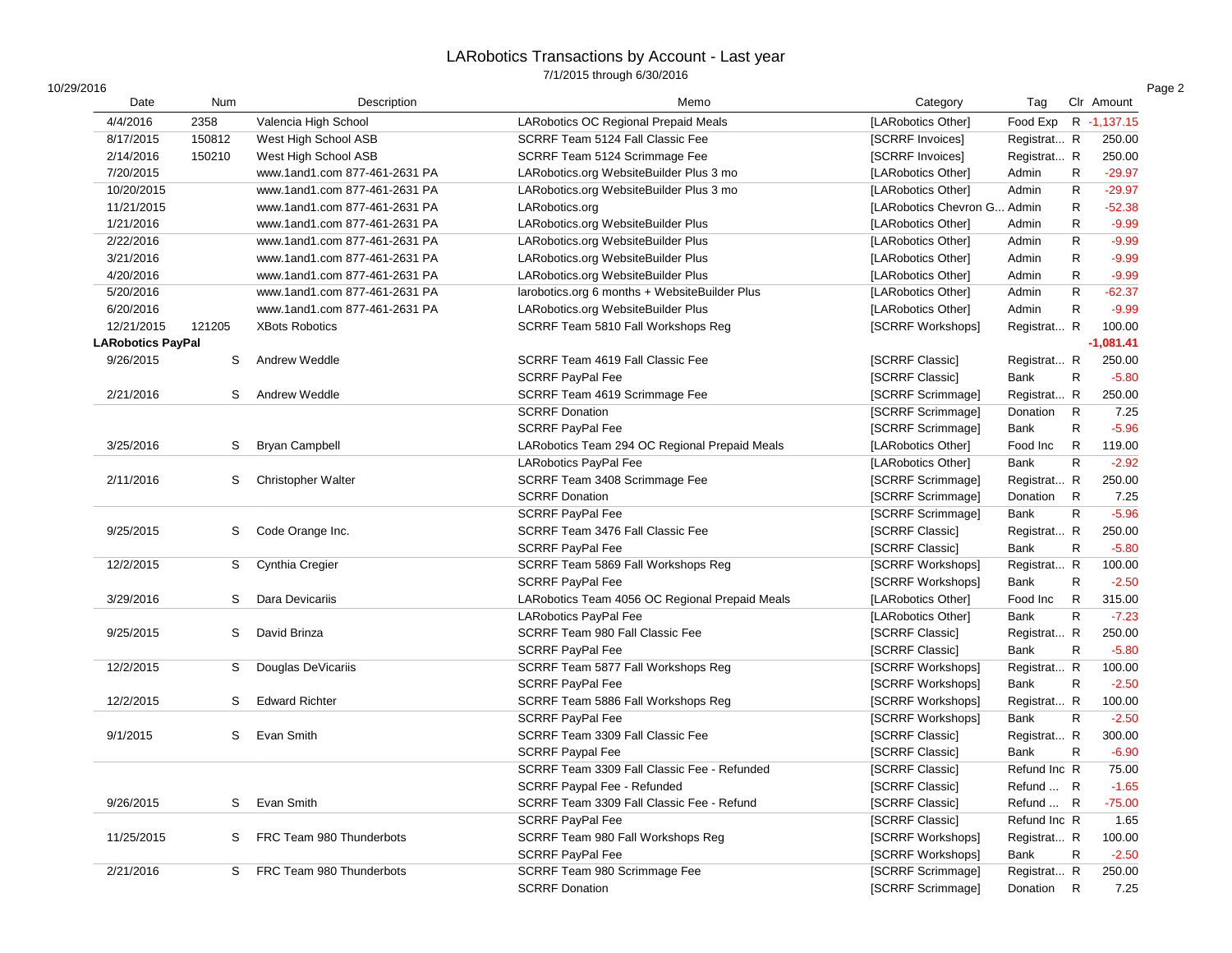| 10/29/2016 |  |  |
|------------|--|--|
|            |  |  |

| 10/29/2016 |            |                          |                                                |                    |              |              |            |
|------------|------------|--------------------------|------------------------------------------------|--------------------|--------------|--------------|------------|
| Date       | <b>Num</b> | Description              | Memo                                           | Category           | Tag          |              | Clr Amount |
|            |            |                          | <b>SCRRF PayPal Fee</b>                        | [SCRRF Scrimmage]  | Bank         | $\mathsf{R}$ | $-5.96$    |
| 12/4/2015  | S          | Glenn Yamasaki           | SCRRF Team 5851 Fall Workshops Reg             | [SCRRF Workshops]  | Registrat R  |              | 100.00     |
|            |            |                          | <b>SCRRF PayPal Fee</b>                        | [SCRRF Workshops]  | Bank         | $\mathsf{R}$ | $-2.50$    |
| 3/22/2016  | S          | Jean Campos              | LARobotics Team 4123 OC Regional Prepaid Meals | [LARobotics Other] | Food Inc     | $\mathsf{R}$ | 350.00     |
|            |            |                          | LARobotics PayPal Fee                          | [LARobotics Other] | Bank         | $\mathsf{R}$ | $-8.00$    |
| 8/25/2015  | S          | Jen-chun Chao            | SCRRF Team 3473 Fall Classic Fee               | [SCRRF Classic]    | Registrat R  |              | 300.00     |
|            |            |                          | <b>SCRRF Paypal Fee</b>                        | [SCRRF Classic]    | Bank         | $\mathsf{R}$ | $-6.90$    |
|            |            |                          | SCRRF Team 3473 Fall Classic Fee - Refunded    | [SCRRF Classic]    | Refund Inc R |              | 75.00      |
|            |            |                          | SCRRF Paypal Fee - refunded                    | [SCRRF Classic]    | Refund  R    |              | $-1.65$    |
| 9/26/2015  | S          | Jen-chun Chao            | SCRRF Team 3473 Fall Classic Fee - Refund      | [SCRRF Classic]    | Refund  R    |              | $-75.00$   |
|            |            |                          | PayPal Fee - Refund                            | [SCRRF Classic]    | Refund Inc R |              | 1.65       |
| 2/17/2016  | S          | Jennifer Cho             | SCRRF Team 1759 Scrimmage Fee                  | [SCRRF Scrimmage]  | Registrat R  |              | 250.00     |
|            |            |                          | <b>SCRRF Donation</b>                          | [SCRRF Scrimmage]  | Donation     | R            | 7.25       |
|            |            |                          | <b>SCRRF PayPal Fee</b>                        | [SCRRF Scrimmage]  | Bank         | $\mathsf{R}$ | $-5.96$    |
| 2/20/2016  | S          | Jenny Chu                | SCRRF Team 3473 Scrimmage Fee                  | [SCRRF Scrimmage]  | Registrat R  |              | 250.00     |
|            |            |                          | <b>SCRRF Donation</b>                          | [SCRRF Scrimmage]  | Donation     | $\mathsf{R}$ | 7.25       |
|            |            |                          | <b>SCRRF PayPal Fee</b>                        | [SCRRF Scrimmage]  | Bank         | $\mathsf{R}$ | $-5.96$    |
| 2/20/2016  | S          | Jocelyn Plant            | SCRRF Team 1661 Scrimmage Fee                  | [SCRRF Scrimmage]  | Registrat R  |              | 250.00     |
|            |            |                          | <b>SCRRF Donation</b>                          | [SCRRF Scrimmage]  | Donation     | R            | 7.25       |
|            |            |                          | <b>SCRRF PayPal Fee</b>                        | [SCRRF Scrimmage]  | Bank         | $\mathsf{R}$ | $-5.96$    |
| 3/28/2016  | S          | John Guerrero            | LARobotics Team 5634 OC Regional Prepaid Meals | [LARobotics Other] | Food Inc     | R            | 140.00     |
|            |            |                          | LARobotics PayPal Fee                          | [LARobotics Other] | <b>Bank</b>  | $\mathsf{R}$ | $-3.38$    |
| 8/31/2015  | S          | John Woodworth           | SCRRF Team 691 Fall Classic Fee                | [SCRRF Classic]    | Registrat R  |              | 250.00     |
|            |            |                          | <b>SCRRF Paypal Fee</b>                        | [SCRRF Classic]    | Bank         | $\mathsf{R}$ | $-5.80$    |
| 8/31/2015  | S          | Joseph Condrat           | SCRRF Team 3759 Classic Fee                    | [SCRRF Classic]    | Registrat R  |              | 250.00     |
|            |            |                          | <b>SCRRF Paypal Fee</b>                        | [SCRRF Classic]    | Bank         | R            | $-5.80$    |
| 11/8/2015  | S          | Joseph Petito            | SCRRF Team 1197 Fall Workshops Reg             | [SCRRF Workshops]  | Registrat R  |              | 100.00     |
|            |            |                          | <b>SCRRF PayPal Fee</b>                        | [SCRRF Workshops]  | Bank         | R            | $-2.50$    |
| 10/6/2015  | S          | Joseph Petito            | SCRRF Team 1197 Fall Classic Fee               | [SCRRF Classic]    | Registrat R  |              | 375.00     |
|            |            |                          | <b>SCRRF PayPal Fee</b>                        | [SCRRF Classic]    | Bank         | R            | $-8.55$    |
| 9/1/2015   | S          | <b>Klint Kirkconnell</b> | SCRRF Team 3647 Fall Classic Fee               | [SCRRF Classic]    | Registrat R  |              | 250.00     |
|            |            |                          | <b>SCRRF Paypal Fee</b>                        | [SCRRF Classic]    | Bank         | R            | $-5.80$    |
| 8/27/2015  | S          | Lilly Kam                | SCRRF Team 4964 Fall Classic Fee               | [SCRRF Classic]    | Registrat R  |              | 250.00     |
|            |            |                          | <b>SCRRF Paypal Fee</b>                        | [SCRRF Classic]    | Bank         | $\mathsf{R}$ | $-5.80$    |
| 9/24/2015  | S          | Lilly Kam                | SCRRF Team 4964 Fall Classic Fee - Refunded    | [SCRRF Classic]    | Refund  R    |              | $-250.00$  |
|            |            |                          | <b>SCRRF PayPal Fee - Refunded</b>             | [SCRRF Classic]    | Refund Inc R |              | 5.50       |
| 9/25/2015  | S          | Oscar Vasquez            | SCRRF Team 4501 Fall Classic Fee               | [SCRRF Classic]    | Registrat R  |              | 250.00     |
|            |            |                          | <b>SCRRF PayPal Fee</b>                        | [SCRRF Classic]    | Bank         | R            | $-5.80$    |
| 2/6/2016   | S          | Patricio Cuesta          | SCRRF Team 5285 Scrimmage Fee                  | [SCRRF Scrimmage]  | Registrat R  |              | 250.00     |
|            |            |                          | SCRRF PayPal Fee - International               | [SCRRF Scrimmage]  | Bank         | R            | $-8.53$    |
|            |            |                          | <b>SCRRF Donation</b>                          | [SCRRF Scrimmage]  | Donation R   |              | 7.25       |
| 8/24/2015  | S          | <b>Richard Sisk</b>      | SCRRF Team 2493 Fall Classic Fee               | [SCRRF Classic]    | Registrat R  |              | 250.00     |
|            |            |                          |                                                |                    | Bank         | $\mathsf{R}$ |            |
| 2/8/2016   | S          |                          | <b>SCRRF Paypal Fee</b>                        | [SCRRF Classic]    | Registrat R  |              | $-5.80$    |
|            |            | <b>Robert Swedberg</b>   | SCRRF Team 4984 Scrimmage Fee                  | [SCRRF Scrimmage]  |              |              | 250.00     |
|            |            |                          | <b>SCRRF Donaton</b>                           | [SCRRF Scrimmage]  | Donation     | R            | 7.25       |
|            |            |                          | <b>SCRRF PayPal Fee</b>                        | [SCRRF Scrimmage]  | Bank         | R            | $-5.96$    |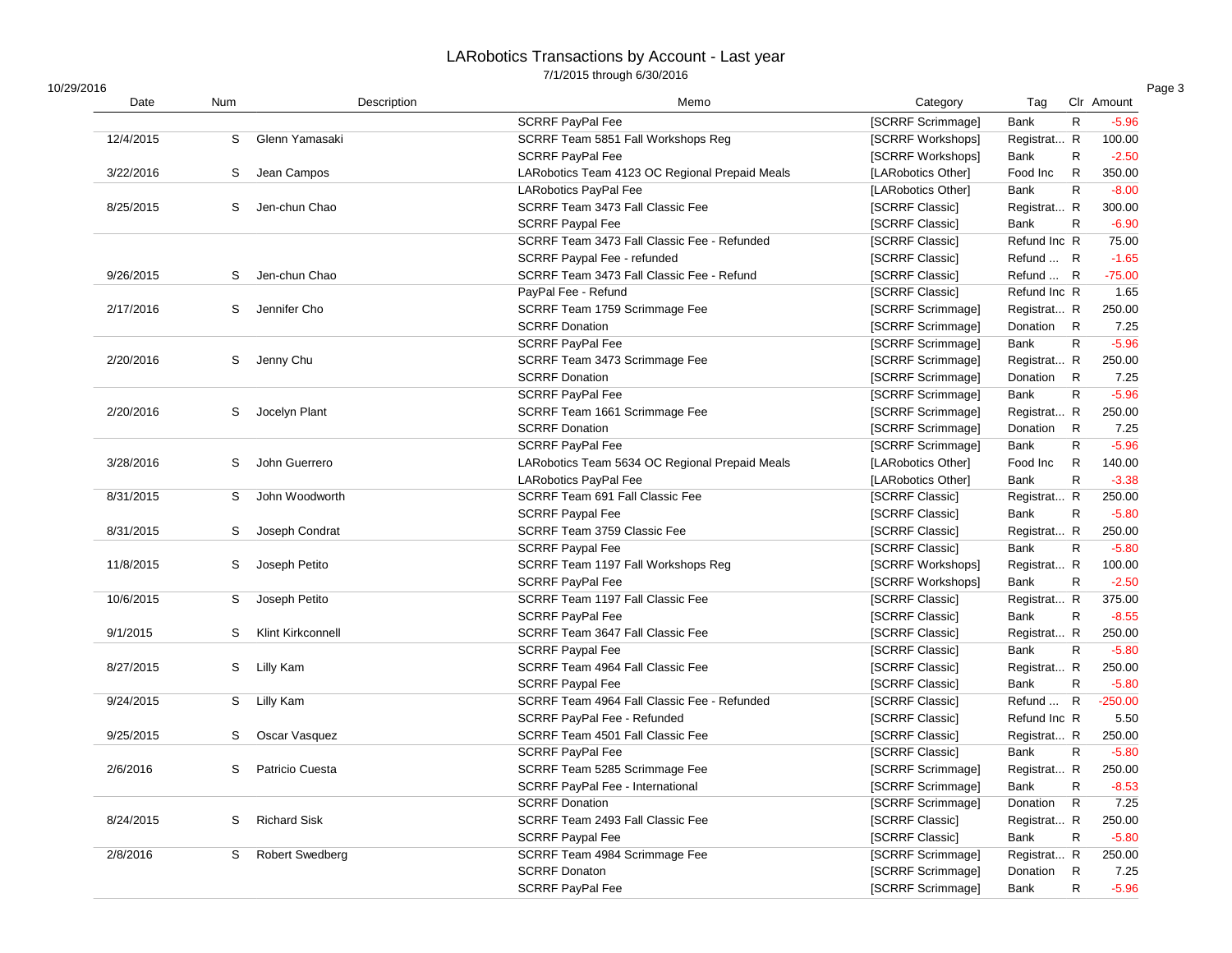| 10/29/2016            |      |                                       |                                                                              |                       |              |              |             |
|-----------------------|------|---------------------------------------|------------------------------------------------------------------------------|-----------------------|--------------|--------------|-------------|
| Date                  | Num  | Description                           | Memo                                                                         | Category              | Tag          |              | Clr Amount  |
| 1/31/2016             | S    | Seawave Technologies                  | SCRRF Team 3863 Scrimmage Fee                                                | [SCRRF Scrimmage]     | Registrat R  |              | 250.00      |
|                       |      |                                       | <b>SCRRF Donation</b>                                                        | [SCRRF Scrimmage]     | Donation     | $\mathsf{R}$ | 7.25        |
|                       |      |                                       | <b>SCRRF PayPal Fee</b>                                                      | [SCRRF Scrimmage]     | Bank         | $\mathsf{R}$ | $-5.96$     |
| 9/2/2015              | S    | Shane Palmerino                       | SCRRF Team 330 Fall Classic Fee                                              | [SCRRF Classic]       | Registrat R  |              | 250.00      |
|                       |      |                                       | <b>SCRRF Paypal Fee</b>                                                      | [SCRRF Classic]       | Bank         | $\mathsf{R}$ | $-5.80$     |
| 9/15/2015             | S    | Simon Huss                            | SCRRF Team 1452 Fall Classic Fee                                             | [SCRRF Classic]       | Registrat R  |              | 250.00      |
|                       |      |                                       | <b>SCRRF PayPal</b>                                                          | [SCRRF Classic]       | Bank         | ${\sf R}$    | $-5.80$     |
| 9/26/2015             | S    | Snap! Productions Inc.                | SCRRF Team 1138 Fall Classic Fee - Refund                                    | [SCRRF Classic]       | Refund  R    |              | $-150.00$   |
|                       |      |                                       | SCRRF PayPal Fee                                                             | [SCRRF Classic]       | Refund Inc R |              | 3.30        |
| 9/14/2015             | S    | Snap! Productions, Inc.               | SCRRF Team 1138 Fall Classic Fee                                             | [SCRRF Classic]       | Registrat R  |              | 150.00      |
|                       |      |                                       | <b>SCRRF PayPal Fee</b>                                                      | [SCRRF Classic]       | Bank         | $\mathsf{R}$ | $-3.60$     |
|                       |      |                                       | SCRRF Team 1138 Fall Classic Fee                                             | [SCRRF Classic]       | Refund Inc R |              | 150.00      |
|                       |      |                                       | <b>SCRRF PayPal Fee</b>                                                      | [SCRRF Classic]       | Refund  R    |              | $-3.30$     |
| 9/24/2015             | S    | Stephanie Fields                      | SCRRF Team 1452 Fall Classic Fee                                             | [SCRRF Classic]       | Registrat R  |              | 250.00      |
|                       |      |                                       | <b>SCRRF PayPal Fee</b>                                                      | [SCRRF Classic]       | Bank         | $\mathsf{R}$ | $-5.80$     |
| 9/10/2015             | S    | <b>Team 4 ELEMENT</b>                 | SCRRF Team 4 Fall Classic Fee                                                | [SCRRF Classic]       | Registrat R  |              | 250.00      |
|                       |      |                                       | SCRRF PayPal Fee                                                             | [SCRRF Classic]       | Bank         | R            | $-5.80$     |
| 3/28/2016             | S    | Teresa Machado                        | LARobotics Team 4322 OC Regional Prepaid Meals                               | [LARobotics Other]    | Food Inc     | R            | 273.00      |
|                       |      |                                       | LARobotics PayPal Fee                                                        | [LARobotics Other]    | Bank         | $\mathsf{R}$ | $-6.31$     |
| 12/1/2015             | S    | The Help Goup                         | SCRRF Team 5678 Fall Workshops Reg                                           | [SCRRF Workshops]     | Registrat R  |              | 100.00      |
|                       |      |                                       | <b>SCRRF PayPal Fee</b>                                                      | [SCRRF Workshops]     | Bank         | R            | $-2.50$     |
| 7/23/2015             |      | Transfer                              | Transfer from PayPal to Checking                                             | [LARobotics Checking] | Transfer     |              | R -1,721.26 |
| 9/13/2015             |      | Transfer                              | Transfer from PayPal to Checking                                             | [LARobotics Checking] | Transfer     |              | R -2,000.00 |
| 2/22/2016             |      | Transfer                              |                                                                              | [LARobotics Checking] | Transfer     |              | R -4,500.00 |
| 5/28/2016             |      | Transfer                              |                                                                              | [LARobotics Checking] |              |              | R -1,000.00 |
| <b>SCRRF Invoices</b> |      |                                       |                                                                              |                       |              |              | 0.00        |
| 2/11/2016             | 135  | S Dana Hills High School              | SCRRF 2016 Scrimmage 2/21                                                    | [SCRRF Scrimmage]     | Registrat c  |              | 250.00      |
| 2/11/2016             | 135P | Dana Hills High School                | SCRRF Team 5199 Scrimmage Fee - Quicken Error Workaround                     | [SCRRF Receivable]    | Transfer     | $\mathbf c$  | $-250.00$   |
| 11/21/2015            | 130  | S Fairmont Preparatory Academy        | SCRRF 12/5 Fall Workshops                                                    | [SCRRF Workshops]     | Registrat c  |              | 100.00      |
| 11/21/2015            | 130P | Fairmont Preparatory Academy          | SCRRF Team 4913 Fall Workshops Reg - Quicken Error Workar [SCRRF Receivable] |                       | Transfer     | $\mathbf{C}$ | $-100.00$   |
| 2/10/2016             | 137  | S Loyola High School                  | SCRRF 2016 Scrimmage 2/20                                                    | [SCRRF Scrimmage]     | Registrat c  |              | 250.00      |
| 2/10/2016             | 137  | Loyola High School                    | SCRRF Team 3408 Scrimmage Fee - Quicken Error Workaround                     | [SCRRF Receivable]    | Transfer     | $\mathbf{C}$ | $-250.00$   |
| 8/26/2015             | 128  | S North County Trade Tech High School | SCRRF Team 4486 Fall Classic Fee                                             | [SCRRF Classic]       | Registrat c  |              | 250.00      |
| 9/27/2015             | 128P | North County Trade Tech High School   | SCRRF Team 4486 Fall Classic Fee                                             | [LARobotics Checking] | Registrat c  |              | $-250.00$   |
| 9/15/2015             | 129  | S Oxford Academy                      | SCRRF Fall Classic Sept. 26                                                  | [SCRRF Classic]       | Registrat c  |              | 250.00      |
| 9/27/2015             | 129P | Oxford Academy                        | SCRRF Team 4079 Fall Classic Fee                                             | [LARobotics Checking] | Registrat c  |              | $-250.00$   |
| 2/16/2016             | 138  | S Oxford Academy                      | SCRRF 2016 Scrimmage 2/21                                                    | [SCRRF Scrimmage]     | Registrat c  |              | 250.00      |
| 2/16/2016             | 138P | Oxford Academy                        | SCRRF Team 4079 Scrimmage Fee - Quicken Error Workaround                     | [SCRRF Receivable]    | Transfer     | $\mathbf c$  | $-250.00$   |
| 6/12/2016             | 139  | S Oxford Academy                      | SCRRF Team 4079 Classic Fee                                                  | [SCRRF Classic]       | Registrat c  |              | 300.00      |
| 6/12/2016             | 139P | Oxford Academy                        | SCRRF Team 4079 Classic Fee - Quicken Error Workaround                       | [SCRRF Receivable]    | Transfer c   |              | $-300.00$   |
| 2/4/2016              | 131  | S Peninsula Education Foundation      | 2/20/2016 Scrimmage in Placentia                                             | [SCRRF Scrimmage]     | Registrat c  |              | 250.00      |
| 2/14/2016             | 131P | Peninsula Education Foundation        | SCRRF Team 2637 Scrimmage Fee                                                | [LARobotics Checking] | Registrat c  |              | $-250.00$   |
| 2/10/2016             | 134  | S Saint John Bosco High School        | SCRRF 2016 Scrimmage 2/20                                                    | [SCRRF Scrimmage]     | Registrat c  |              | 250.00      |
| 2/22/2016             | 134P | Saint John Bosco High School          | SCRRF Team 4123 Scrimmage Fee                                                | [LARobotics Checking] | Registrat c  |              | $-250.00$   |
| 2/4/2016              | 132  | S South High School ASB               | 2/20/2016 Scrimmage in Placentia                                             | [SCRRF Scrimmage]     | Registrat c  |              | 250.00      |
| 2/10/2016             | 136  | S South High School ASB               | SCRRF 2016 Scrimmage 2/21                                                    | [SCRRF Scrimmage]     | Registrat c  |              | 250.00      |
|                       |      |                                       |                                                                              |                       |              |              |             |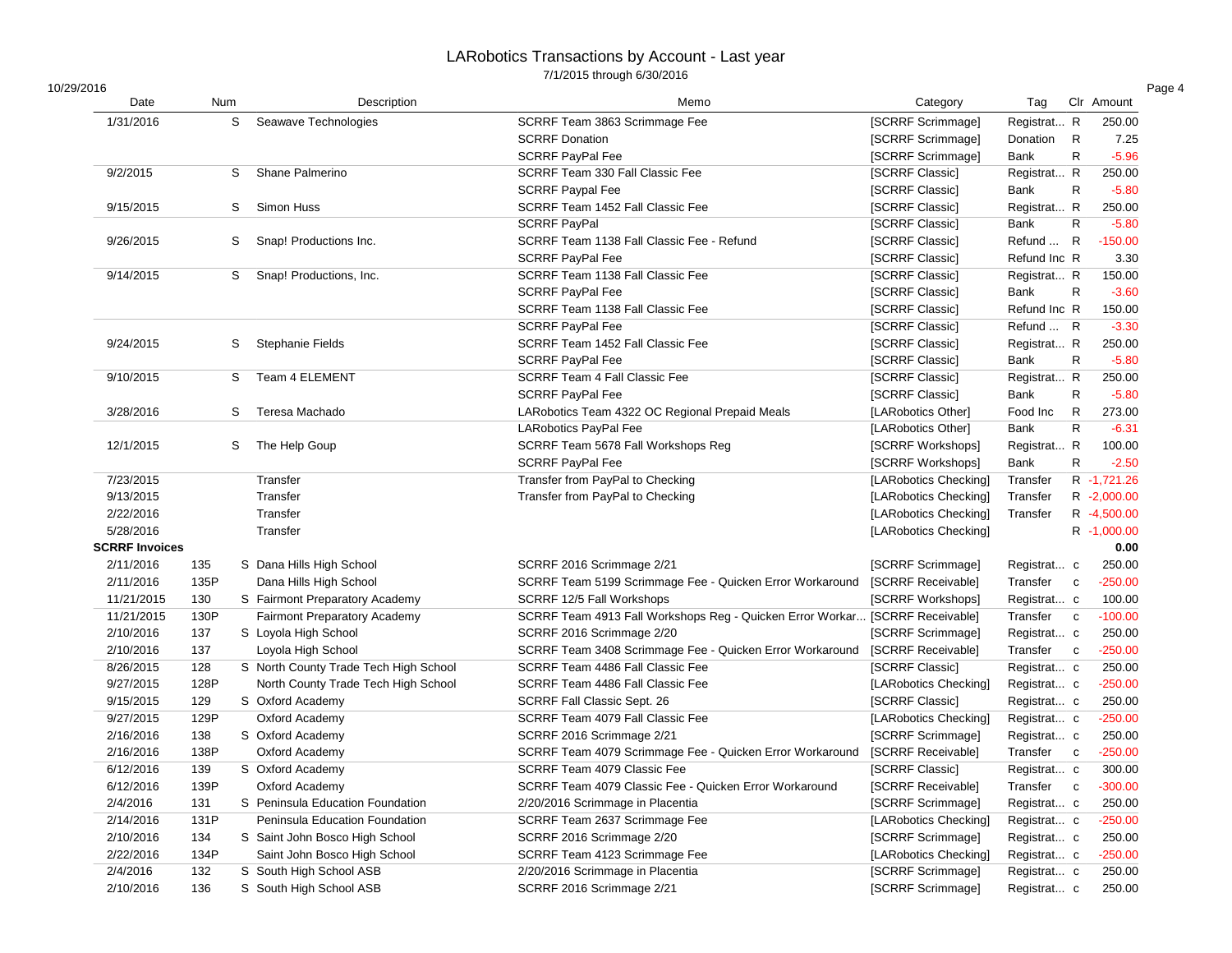| 10/29/2016              |      |                                             |                                                                            |                       |             |              |           |
|-------------------------|------|---------------------------------------------|----------------------------------------------------------------------------|-----------------------|-------------|--------------|-----------|
| Date                    | Num  | Description                                 | Memo                                                                       | Category              | Tag         | Clr          | Amount    |
| 2/4/2016                | 132P | South High School ASB                       | SCRRF Team 1197 Scrimage Fee - Quicken Error Workaround                    | [SCRRF Receivable]    | Transfer    | $\mathbf{C}$ | $-250.00$ |
| 6/30/2016               | 136P | South High School ASB                       | SCRRF Team 1997 Scrimmage Fee - Team did not attend event                  | [SCRRF Classic]       | Write Off   | $\mathbf{C}$ | $-250.00$ |
| 7/23/2015               | 127  | S West High School ASB                      | SCRRF 2015 Fall Classic Fee                                                | [SCRRF Classic]       | Registrat c |              | 250.00    |
| 8/17/2015               | 127P | West High School ASB                        | SCRRF Team 5124 Fall Classic Fee                                           | [LARobotics Checking] | Registrat c |              | $-250.00$ |
| 2/10/2016               | 133  | S West High School ASB                      | SCRRF 2016 Scrimmage 2/20                                                  | [SCRRF Scrimmage]     | Registrat c |              | 250.00    |
| 2/14/2016               | 133P | West High School ASB                        | SCRRF Team 5124 Scrimmage Fee                                              | [LARobotics Checking] | Registrat c |              | $-250.00$ |
| <b>SCRRF Receivable</b> |      |                                             |                                                                            |                       |             |              | 400.00    |
| 2/11/2016               |      | Dana Hills High School                      | SCRRF Team 5199 Scrimmage Fee - Quicken Error Workaround                   | [SCRRF Invoices]      | Transfer    |              | 250.00    |
| 6/30/2016               |      | Dana Hills High School                      | SCRRF Team 5199 Scrimmage Fee - Did not attend                             | [SCRRF Scrimmage]     | Write Off   |              | $-250.00$ |
| 11/21/2015              |      | <b>Fairmont Preparatory Academy</b>         | SCRRF Team 4913 Fall Workshops Reg - Quicken Error Workar [SCRRF Invoices] |                       | Transfer    |              | 100.00    |
| 2/10/2016               |      | Loyola High School                          | SCRRF Team 3408 Scrimmage Fee - Quicken Error Workaround                   | [SCRRF Invoices]      | Transfer    |              | 250.00    |
| 6/30/2016               |      | Loyola High School                          | SCRRF Team 3408 Scrimmage Fee - Paid via PayPal                            | [SCRRF Scrimmage]     | Write Off   |              | $-250.00$ |
| 2/16/2016               |      | Oxford Academy                              | SCRRF Team 4079 Scrimmage Fee - Quicken Error Workaround                   | [SCRRF Invoices]      | Transfer    |              | 250.00    |
| 6/12/2016               |      | Oxford Academy                              | SCRRF Team 4079 Classic Fee - Quicken Error Workaround                     | [SCRRF Invoices]      | Transfer    |              | 300.00    |
| 6/30/2016               |      | Oxford Academy                              | SCRRF Team 4079 Scrimmage Fee - Did Not Attend                             | [SCRRF Scrimmage]     | Write Off   |              | $-250.00$ |
| 1/22/2016               |      | Palos Verdes Peninsula Education Foundation | SCRRF Team 2637 Scrimmage 2015 Fee - Write Off                             | [SCRRF Scrimmage]     | Write Off   |              | $-250.00$ |
| 2/4/2016                |      | South High School ASB                       | SCRRF Team 1197 Scrimage Fee - Quicken Error Workaround                    | [SCRRF Invoices]      | Transfer    |              | 250.00    |
|                         |      |                                             |                                                                            | <b>OVERALL TOTAL</b>  |             |              | 1,505.15  |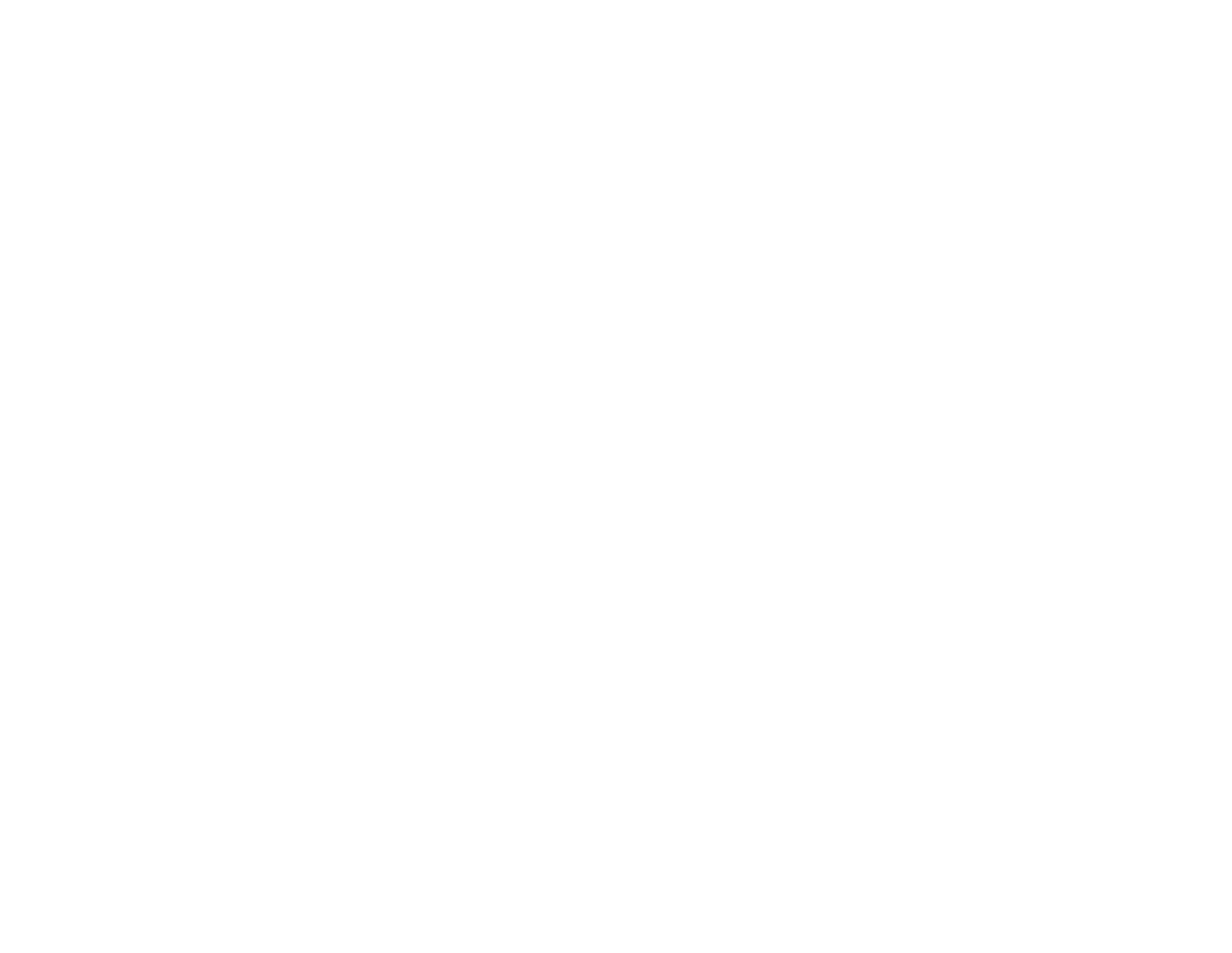#### SCRRF Account Balances (SCRRF Assets are LARobotics Liabilities) - As of 6/30/2016

| 6/30/2014   | 12/31/2014                    | 6/30/2015                      | 12/31/2015                    | 6/30/2016<br><b>Balance</b> |  |
|-------------|-------------------------------|--------------------------------|-------------------------------|-----------------------------|--|
|             |                               |                                |                               |                             |  |
|             |                               |                                |                               |                             |  |
| 0.00        | 0.00                          | 0.00                           | 0.00                          | 0.00                        |  |
| 0.00        | 0.00                          | 0.00                           | 0.00                          | 0.00                        |  |
|             |                               |                                |                               |                             |  |
| $-3,758.24$ | $-10,451.13$                  | $-5,329.90$                    | $-9,271.27$                   | $-2,583.93$                 |  |
| $-205.10$   | $-72.66$                      | $-72.66$                       | $-72.66$                      | $-72.66$                    |  |
| $-4,008.48$ | $-3,952.32$                   | $-402.45$                      | $-52.21$                      | $-3,229.41$                 |  |
| -704.36     | $-1,690.21$                   | $-1,690.21$                    | $-2,672.71$                   | $-2,672.71$                 |  |
| $-8,676.18$ | $-16,166.32$                  | $-7,495.22$                    | $-12,068.85$                  | $-8,558.71$                 |  |
|             |                               |                                |                               | $-8,558.71$                 |  |
|             | <b>Balance</b><br>$-8,676.18$ | <b>Balance</b><br>$-16,166.32$ | <b>Balance</b><br>$-7,495.22$ | Balance<br>$-12,068.85$     |  |

# **SCRRF**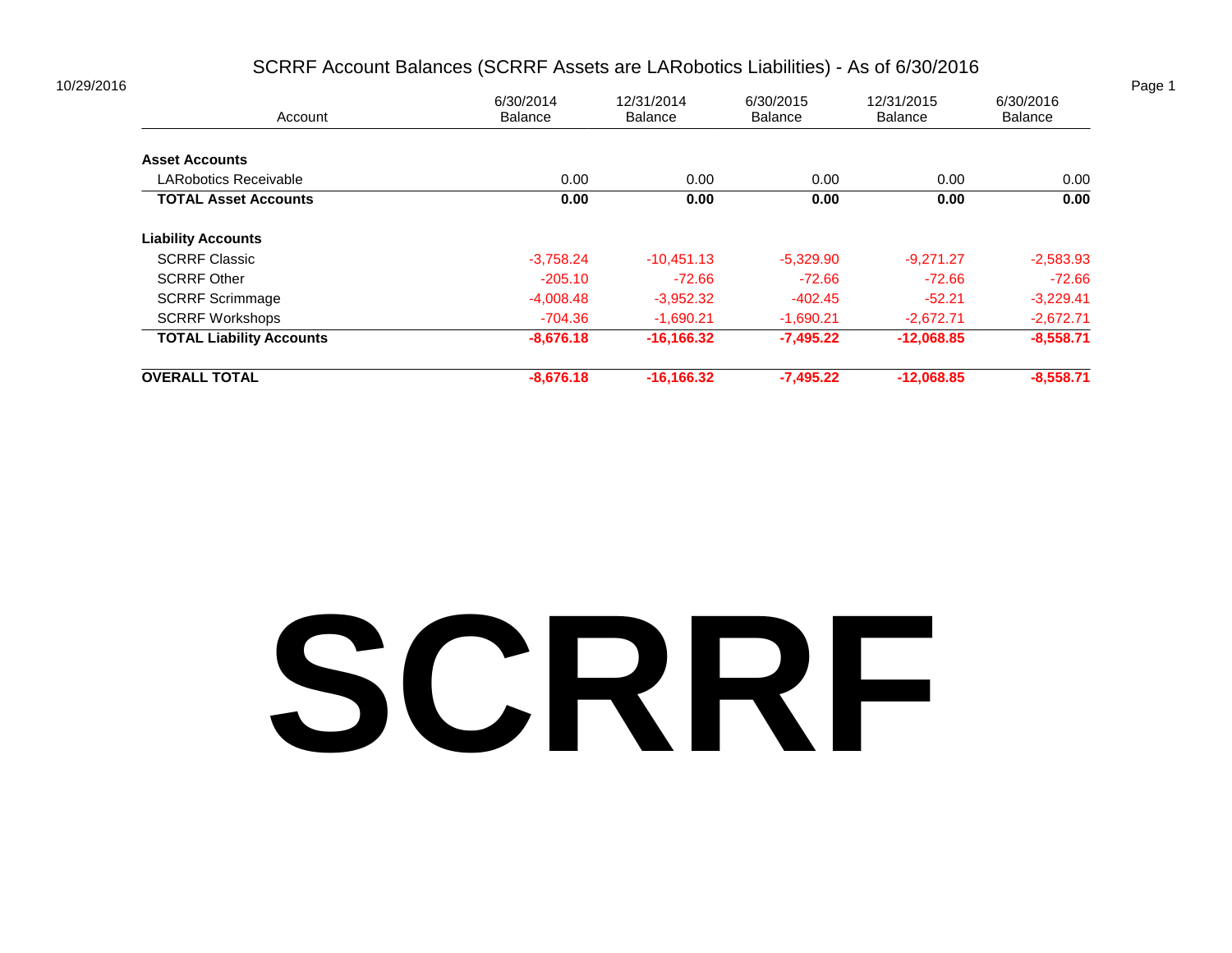#### SCRRF Categories by Tag - 2016

| 10/29/2016                |         | Bank      | Donati | Event | Facilities               | Field  |                                            |        |           |        |                                                                                |          |        |          | Page 1<br>OVERALL |
|---------------------------|---------|-----------|--------|-------|--------------------------|--------|--------------------------------------------|--------|-----------|--------|--------------------------------------------------------------------------------|----------|--------|----------|-------------------|
| Category                  | Awards  |           |        |       |                          |        |                                            |        |           |        | Insurance Other Inc Refund  Refund Inc Registration Scholars Use Tax Write Off |          |        |          | <b>TOTAL</b>      |
| <b>INFLOWS</b>            |         |           |        |       |                          |        |                                            |        |           |        |                                                                                |          |        |          |                   |
| <b>FROM SCRRF Classic</b> | 0.00    | 0.00      | 0.00   | 0.00  | 0.00                     | 0.00   | 0.00                                       | 0.00   | 0.00      | 312.10 | 6,825.00                                                                       | 0.00     | 0.00   | 0.00     | 7,137.10          |
| FROM SCRRF Scrim          | 0.00    | 0.00      | 65.25  | 0.00  | 0.00                     | 0.00   | 0.00                                       | 118.56 | 0.00      | 0.00   | 4,750.00                                                                       | 0.00     | 0.00   | 0.00     | 4,933.81          |
| FROM SCRRF Works          | 0.00    | 0.00      | 0.00   | 0.00  | 0.00                     | 0.00   | 0.00                                       | 0.00   | 0.00      | 0.00   | 1,000.00                                                                       | 0.00     | 0.00   | 0.00     | 1,000.00          |
| <b>TOTAL INFLOWS</b>      | 0.00    | 0.00      | 65.25  | 0.00  | 0.00                     | 0.00   | 0.00                                       | 118.56 | 0.00      | 312.10 | 12,575.00                                                                      | 0.00     | 0.00   | 0.00     | 13,070.91         |
| <b>OUTFLOWS</b>           |         |           |        |       |                          |        |                                            |        |           |        |                                                                                |          |        |          |                   |
| <b>TO SCRRF Classic</b>   | 379.33  | 101.35    | 0.00   |       | 199.94 1.185.63 2.183.93 |        | 1.995.00                                   | 0.00   | 556.60    | 0.00   | 0.00                                                                           | 3.000.00 | 31.29  | 250.00   | 9,883.07          |
| <b>TO SCRRF Scrimmage</b> | 0.00    | 56.21     | 0.00   | 0.00  | 0.00                     | 700.40 | 0.00                                       | 0.00   | 0.00      | 0.00   | 0.00                                                                           | 0.00     | 350.24 | 1,000.00 | 2,106.85          |
| <b>TO SCRRF Workshops</b> | 0.00    | 17.50     | 0.00   | 0.00  | 0.00                     | 0.00   | 0.00                                       | 0.00   | 0.00      | 0.00   | 0.00                                                                           | 0.00     | 0.00   | 0.00     | 17.50             |
| <b>TOTAL OUTFLOWS</b>     | 379.33  | 175.06    | 0.00   |       | 199.94 1,185.63 2,884.33 |        | 1,995.00                                   | 0.00   | 556.60    | 0.00   | 0.00                                                                           | 3.000.00 | 381.53 | 1,250.00 | 12.007.42         |
| <b>OVERALL TOTAL</b>      | -379.33 | $-175.06$ | 65.25  |       |                          |        | $-199.94 - 1,185.63 - 2,884.33 - 1,995.00$ | 118.56 | $-556.60$ | 312.10 | 12,575.00 -3,000.00 -381.53 -1,250.00                                          |          |        |          | 1,063.49          |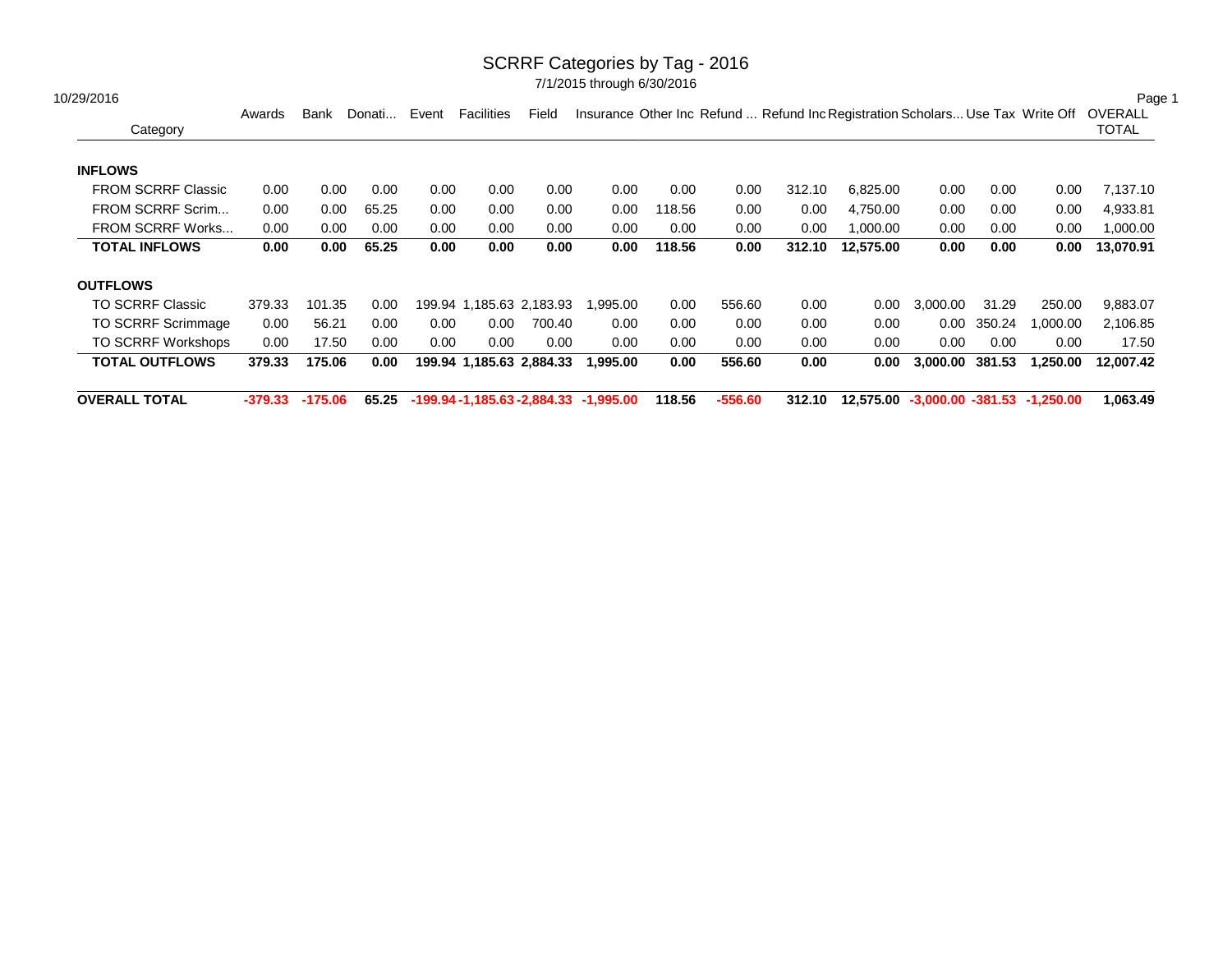#### SCRRF Categories by Year 7/1/2014 through 6/30/2016

|                           |                            |              |                | Page 1       |
|---------------------------|----------------------------|--------------|----------------|--------------|
|                           | $7/1/2014$ -               | $7/1/2015$ - | <b>OVERALL</b> |              |
|                           |                            |              |                |              |
|                           |                            |              |                |              |
| <b>FROM SCRRF Classic</b> | 9,325.00                   | 7,137.10     | 16,462.10      |              |
| FROM SCRRF Scrimmage      | 3,029.00                   | 4,933.81     | 7,962.81       |              |
| FROM SCRRF Workshops      | 1,000.00                   | 1,000.00     | 2,000.00       |              |
| <b>TOTAL INFLOWS</b>      | 13,354.00                  | 13,070.91    | 26,424.91      |              |
| <b>OUTFLOWS</b>           |                            |              |                |              |
| <b>TO SCRRF Classic</b>   | 7,753.34                   | 9,883.07     | 17,636.41      |              |
| <b>TO SCRRF Other</b>     | 132.44                     | 0.00         | 132.44         |              |
| TO SCRRF Scrimmage        | 6,635.03                   | 2,106.85     | 8,741.88       |              |
| TO SCRRF Workshops        | 14.15                      | 17.50        | 31.65          |              |
| <b>TOTAL OUTFLOWS</b>     | 14,534.96                  | 12,007.42    | 26,542.38      |              |
| <b>OVERALL TOTAL</b>      | $-1,180.96$                | 1,063.49     | $-117.47$      |              |
|                           | Category<br><b>INFLOWS</b> | 6/30/2015    | 6/30/2016      | <b>TOTAL</b> |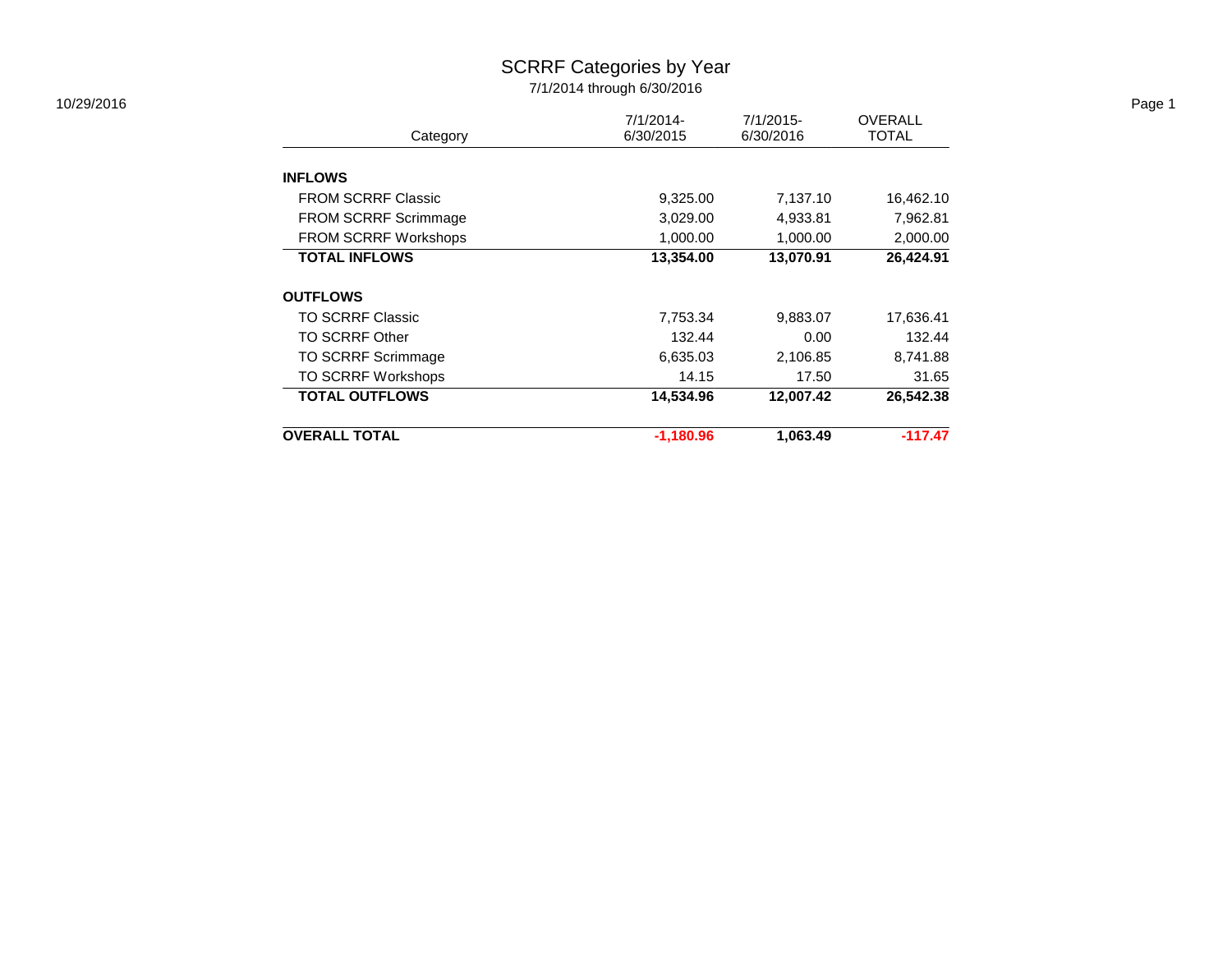### SCRRF Tags by Year

| 10/29/2016 |                          |                        |                           |                                |
|------------|--------------------------|------------------------|---------------------------|--------------------------------|
|            | <b>Class Description</b> | 7/1/2014-<br>6/30/2015 | $7/1/2015$ -<br>6/30/2016 | <b>OVERALL</b><br><b>TOTAL</b> |
|            |                          |                        |                           |                                |
|            | Admin                    | $-122.38$              | 0.00                      | $-122.38$                      |
|            | Awards                   | $-347.67$              | $-379.33$                 | $-727.00$                      |
|            | Bank                     | $-183.74$              | $-175.06$                 | $-358.80$                      |
|            | Donation                 | 29.00                  | 65.25                     | 94.25                          |
|            | Event                    | $-454.39$              | $-199.94$                 | $-654.33$                      |
|            | Facilities               | $-2,704.36$            | $-1,185.63$               | $-3,889.99$                    |
|            | Field                    | $-5,151.90$            | $-2,884.33$               | $-8,036.23$                    |
|            | Food                     | $-105.35$              | 0.00                      | $-105.35$                      |
|            | Fuel                     | $-25.45$               | 0.00                      | $-25.45$                       |
|            | Insurance                | $-1,995.00$            | $-1,995.00$               | $-3,990.00$                    |
|            | Other Exp                | $-10.06$               | 0.00                      | $-10.06$                       |
|            | Other Inc                | 0.00                   | 118.56                    | 118.56                         |
|            | Refund Exp               | 0.00                   | $-556.60$                 | $-556.60$                      |
|            | Refund Inc               | 0.00                   | 312.10                    | 312.10                         |
|            | Registration             | 13,325.00              | 12,575.00                 | 25,900.00                      |
|            | Rental                   | $-235.29$              | 0.00                      | $-235.29$                      |
|            | Scholarship              | $-3,000.00$            | $-3,000.00$               | $-6,000.00$                    |
|            | Travel                   | $-126.23$              | 0.00                      | $-126.23$                      |
|            | Use Tax                  | $-73.14$               | $-381.53$                 | $-454.67$                      |
|            | Write Off                | 0.00                   | $-1,250.00$               | $-1,250.00$                    |
|            | <b>OVERALL TOTAL</b>     | $-1,180.96$            | 1,063.49                  | $-117.47$                      |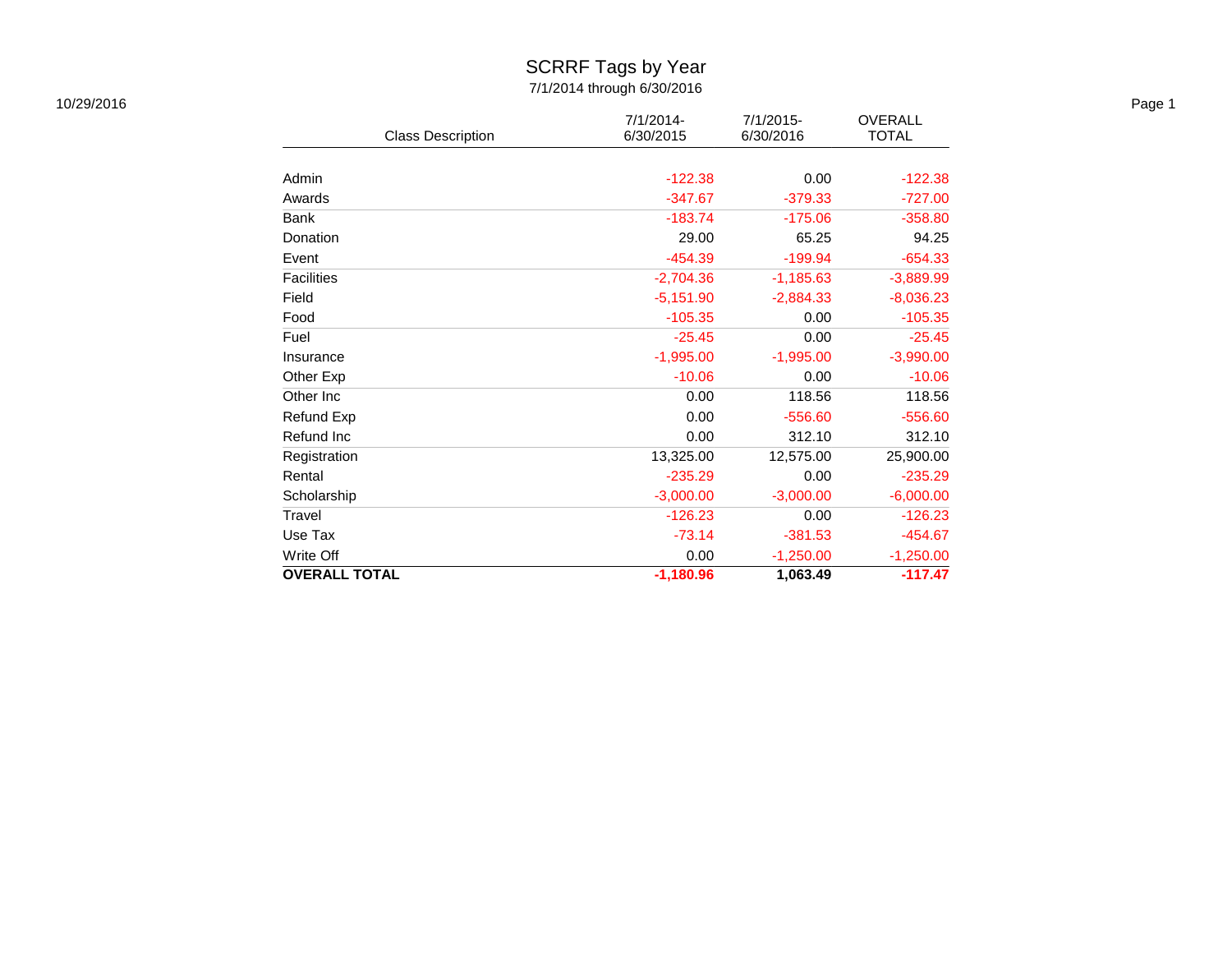| 10/29/2016<br>Payee                                       | 7/1/2014-<br>6/30/2015 | 7/1/2015-<br>6/30/2016 | Page 1<br>OVERALL<br><b>TOTAL</b> |  |
|-----------------------------------------------------------|------------------------|------------------------|-----------------------------------|--|
| <b>INCOME</b>                                             |                        |                        |                                   |  |
| Adam Paskowitz                                            | 125.00                 | 0.00                   | 125.00                            |  |
| Alex Davis                                                | 250.00                 | 0.00                   | 250.00                            |  |
| Andrew Weddle                                             | 550.00                 | 507.25                 | 1,057.25                          |  |
| Arno Babahekian                                           | 250.00                 | 0.00                   | 250.00                            |  |
| Aulikki Flagan                                            | 250.00                 | 0.00                   | 250.00                            |  |
| Carole Riedinger                                          | 250.00                 | 0.00                   | 250.00                            |  |
| <b>Charles Seabury</b>                                    | 257.25                 | 0.00                   | 257.25                            |  |
| Christopher H Husmann                                     | 0.00                   | 118.56                 | 118.56                            |  |
| <b>Christopher Walter</b>                                 | 0.00                   | 257.25                 | 257.25                            |  |
| <b>Christy Evans</b>                                      | 250.00                 | 0.00                   | 250.00                            |  |
| Code Orange Inc                                           | 375.00                 | 0.00                   | 375.00                            |  |
| Code Orange Inc.                                          | 0.00                   | 250.00                 | 250.00                            |  |
| Cynthia Cregier                                           | 0.00                   | 100.00                 | 100.00                            |  |
| Dana Hills High School                                    | 0.00                   | 250.00                 | 250.00                            |  |
| Darryl Newhouse                                           | 257.25                 | 0.00                   | 257.25                            |  |
| David Brinza                                              |                        |                        |                                   |  |
| David Gundrum                                             | 0.00<br>100.00         | 250.00<br>0.00         | 250.00<br>100.00                  |  |
|                                                           |                        |                        |                                   |  |
| Diamond Bar High School                                   | 250.00                 | 0.00                   | 250.00                            |  |
| Douglas DeVicariis                                        | 0.00                   | 100.00                 | 100.00                            |  |
| <b>Edward Richter</b>                                     | 0.00                   | 100.00                 | 100.00                            |  |
| Elizabeth Turchan                                         | 382.25                 | 0.00                   | 382.25                            |  |
| Ellen Brim                                                | 300.00                 | 0.00                   | 300.00                            |  |
| <b>Epic Community Connections</b>                         | 250.00                 | 0.00                   | 250.00                            |  |
| Eric Gever                                                | 250.00                 | 0.00                   | 250.00                            |  |
| Evan Smith                                                | 250.00                 | 376.65                 | 626.65                            |  |
| <b>Fairmont Preparatory Academy</b>                       | 0.00                   | 100.00                 | 100.00                            |  |
| Frazier Mountain High School                              | 350.00                 | 300.00                 | 650.00                            |  |
| FRC Team 980 Thunderbots                                  | 125.00                 | 357.25                 | 482.25                            |  |
| FRC Team 980 Thunderbots.                                 | 375.00                 | 0.00                   | 375.00                            |  |
| Glendale Unified School District/Clark Magnet High School | 250.00                 | 0.00                   | 250.00                            |  |
| Glenn Yamasaki                                            | 0.00                   | 100.00                 | 100.00                            |  |
| Granada Hills Charter High School - ASB                   | 375.00                 | 0.00                   | 375.00                            |  |
| Jason B Lawrence                                          | 0.00                   | 100.00                 | 100.00                            |  |
| Jen-chun Chao                                             | 0.00                   | 376.65                 | 376.65                            |  |
| Jennifer Cho                                              | 0.00                   | 257.25                 | 257.25                            |  |
| Jenny Chu                                                 | 0.00                   | 257.25                 | 257.25                            |  |
| Jocelyn Plant                                             | 0.00                   | 257.25                 | 257.25                            |  |
| Joe Petito                                                | 250.00                 | 0.00                   | 250.00                            |  |
| John Woodworth                                            | 0.00                   | 250.00                 | 250.00                            |  |
| Joseph Condrat                                            | 0.00                   | 250.00                 | 250.00                            |  |
| Joseph Petito                                             | 0.00                   | 475.00                 | 475.00                            |  |
| Karen Hutchinson                                          | 250.00                 | 0.00                   | 250.00                            |  |
| Karen Hutchison                                           | 100.00                 | 0.00                   | 100.00                            |  |
| Karen Richardson                                          | 350.00                 | 0.00                   | 350.00                            |  |
| Klint Kirkconnell                                         | 0.00                   | 250.00                 | 250.00                            |  |
| Lilly Kam                                                 | 250.00                 | 255.50                 | 505.50                            |  |
| Loyola High School                                        | 0.00                   | 250.00                 | 250.00                            |  |
| Neighbors Empowering Youth                                | 125.00                 | 0.00                   | 125.00                            |  |
| North County Trade Tech High School                       | 250.00                 | 250.00                 | 500.00                            |  |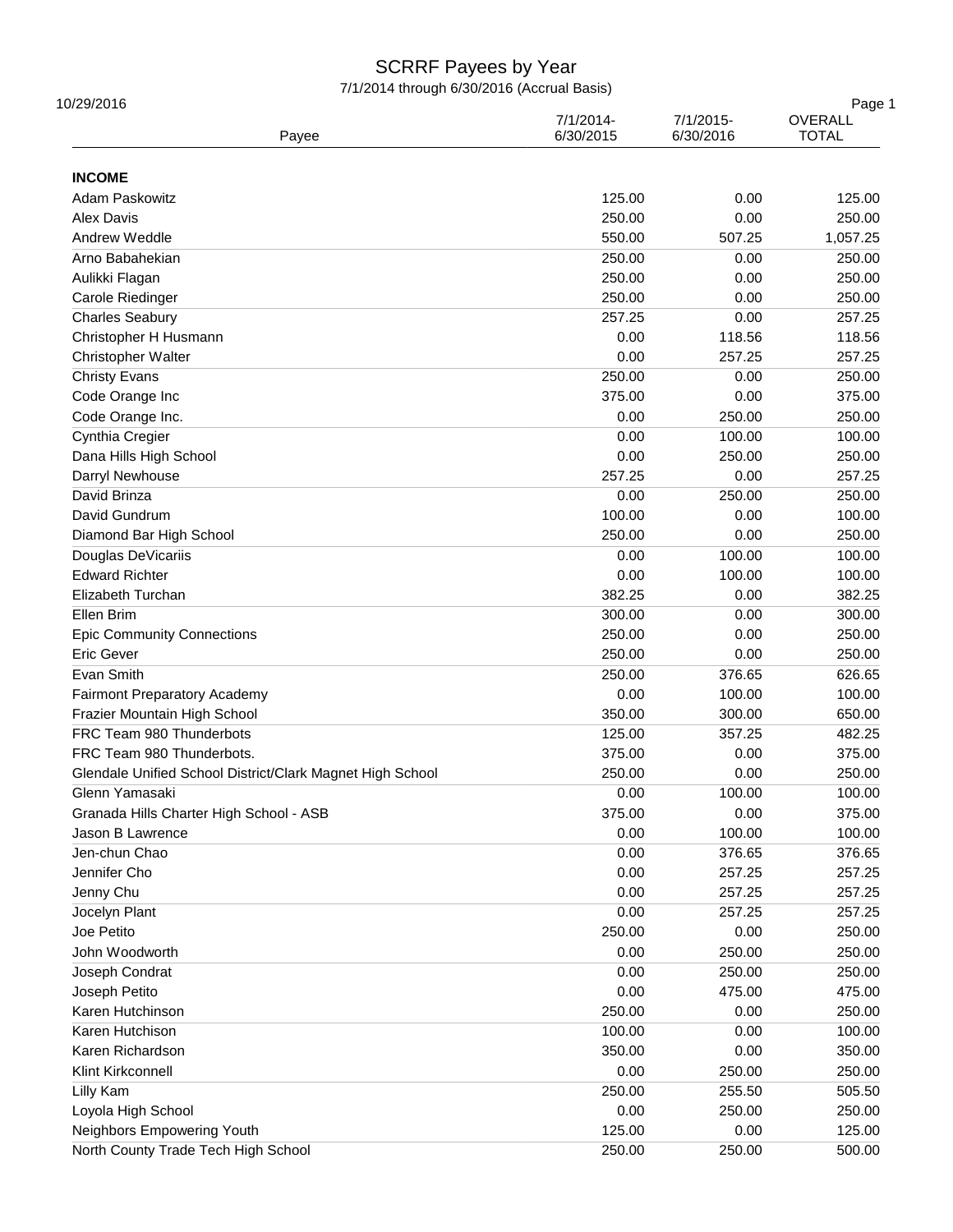| 10/29/2016<br>Payee                                       | 7/1/2014-<br>6/30/2015 | 7/1/2015-<br>6/30/2016 | Page 2<br>OVERALL<br><b>TOTAL</b> |
|-----------------------------------------------------------|------------------------|------------------------|-----------------------------------|
| <b>Orcutt Union School District</b>                       | 250.00                 | 0.00                   | 250.00                            |
| Oscar Vasquez                                             | 507.25                 | 250.00                 | 757.25                            |
| Oxford Academy                                            | 0.00                   | 800.00                 | 800.00                            |
| Palos Verdes Peninsula Education Foundation               | 250.00                 | 0.00                   | 250.00                            |
| Patricio Cuesta                                           | 0.00                   | 257.25                 | 257.25                            |
| Peninsula Education Foundation                            | 0.00                   | 250.00                 | 250.00                            |
| Peter C Beal                                              | 0.00                   | 300.00                 | 300.00                            |
|                                                           | 375.00                 | 0.00                   | 375.00                            |
| PTSO Of The Palmdale Aerospace Academy - Robotics Account |                        |                        |                                   |
| Ramona Convent Secondary School                           | 0.00                   | 250.00                 | 250.00                            |
| Regina Rubio                                              | 300.00                 | 0.00                   | 300.00                            |
| <b>Remy Demont</b>                                        | 350.00                 | 0.00                   | 350.00                            |
| <b>Richard Petras</b>                                     | 300.00                 | 0.00                   | 300.00                            |
| <b>Richard Sisk</b>                                       | 0.00                   | 250.00                 | 250.00                            |
| Rigoberto Cruz                                            | 250.00                 | 0.00                   | 250.00                            |
| <b>Robert Swedberg</b>                                    | 0.00                   | 257.25                 | 257.25                            |
| Saint John Bosco High School                              | 0.00                   | 250.00                 | 250.00                            |
| San Pasqual High School - ASB                             | 250.00                 | 0.00                   | 250.00                            |
| San Pasqual High School Associated Student Body           | 0.00                   | 250.00                 | 250.00                            |
| Sarah K York                                              | 250.00                 | 0.00                   | 250.00                            |
| Seawave Technologies                                      | 0.00                   | 257.25                 | 257.25                            |
| Shane Palmerino                                           | 375.00                 | 250.00                 | 625.00                            |
| Simon Huss                                                | 0.00                   | 250.00                 | 250.00                            |
| Snap! Productions Inc.                                    | 0.00                   | 3.30                   | 3.30                              |
| Snap! Productions, Inc.                                   | 375.00                 | 300.00                 | 675.00                            |
| South High School ASB                                     | 250.00                 | 500.00                 | 750.00                            |
| Stephanie Fields                                          | 250.00                 | 250.00                 | 500.00                            |
| Team 4 ELEMENT                                            | 0.00                   | 250.00                 | 250.00                            |
| Tehachapi High School Associated Student Body             | 0.00                   | 300.00                 | 300.00                            |
| The Buckley School                                        | 250.00                 | 0.00                   | 250.00                            |
| The Help Goup                                             | 0.00                   | 100.00                 | 100.00                            |
| Theodore Harder                                           | 375.00                 | 0.00                   | 375.00                            |
| Thomas Zook                                               | 250.00                 | 500.00                 | 750.00                            |
| West High School ASB                                      | 250.00                 | 500.00                 | 750.00                            |
| <b>XBots Robotics</b>                                     | 0.00                   | 100.00                 | 100.00                            |
| Yolanda Bautista                                          | 250.00                 | 0.00                   | 250.00                            |
| <b>TOTAL INCOME</b>                                       | 13,354.00              | 13,070.91              | 26,424.91                         |
| <b>EXPENSES</b>                                           |                        |                        |                                   |
| Ad Manufacturing Corp 516-352-6161 NY                     | 0.00                   | 379.33                 | 379.33                            |
| Alex Davis                                                | 5.80                   | 0.00                   | 5.80                              |
| Alex Hattori                                              | 1,000.00               | 0.00                   | 1,000.00                          |
| Alicia Skilton                                            | 233.96                 | 0.00                   | 233.96                            |
| Alliance Member Services 800-359-6422 CA                  | 1,995.00               | 1,995.00               | 3,990.00                          |
| Allison Lenhard                                           | 0.00                   | 1,000.00               | 1,000.00                          |
| Andrew Weddle                                             | 12.70                  | 11.76                  | 24.46                             |
| AndyMark, Inc. 765-868-4779 IN                            | 2,934.00               | 700.40                 | 3,634.40                          |
| Arno Babahekian                                           | 5.80                   | 0.00                   | 5.80                              |
| Attorney General's Registry of Charitable Trusts          | 50.00                  | 0.00                   | 50.00                             |
| CA Secretary Of State 916-653-3775 CA                     | 20.00                  | 0.00                   | 20.00                             |
|                                                           |                        |                        |                                   |
| Caitlyn Rose Fasteneau                                    | 0.00                   | 1,000.00               | 1,000.00                          |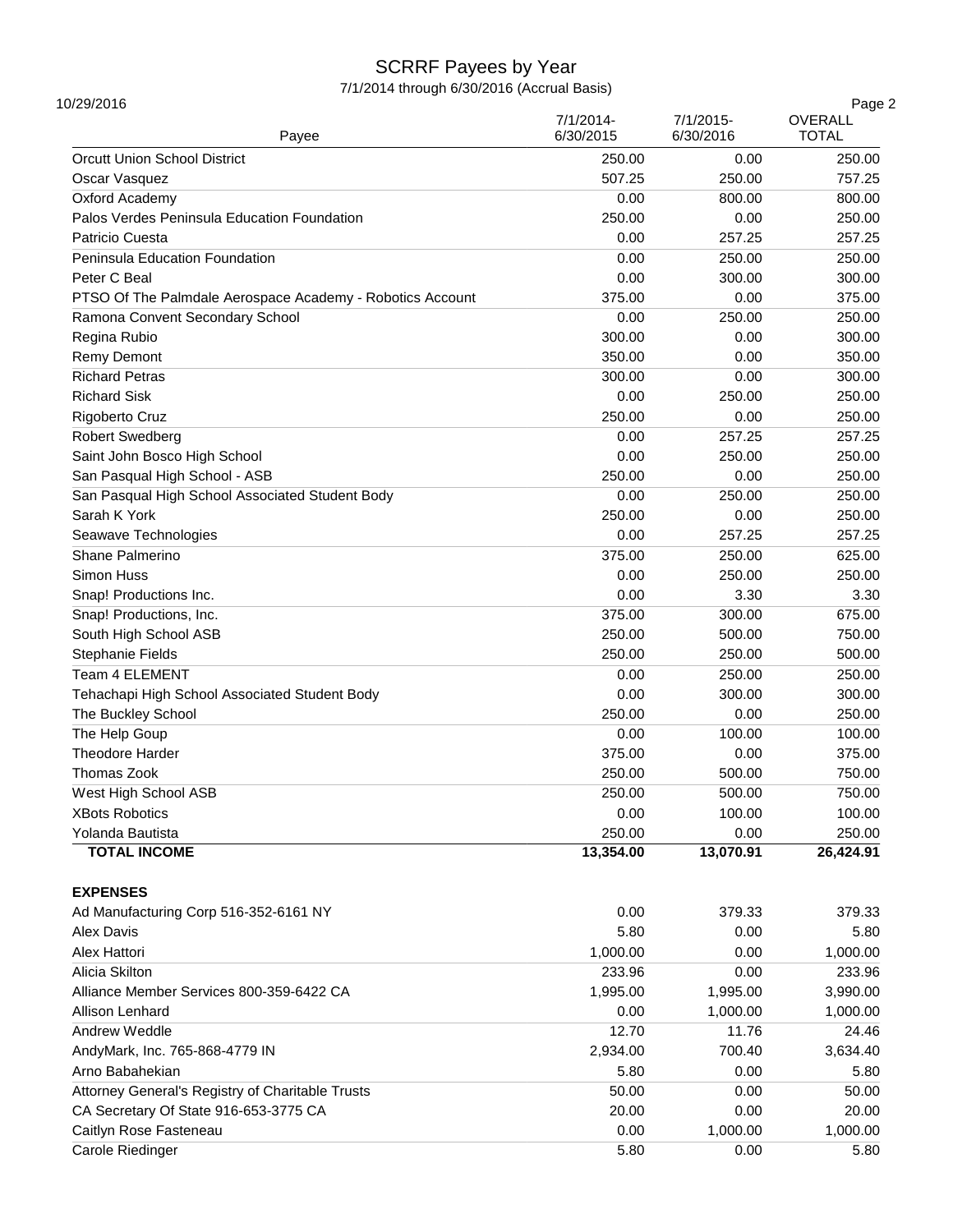| 10/29/2016<br>Payee                         | 7/1/2014-<br>6/30/2015 | 7/1/2015-<br>6/30/2016 | Page 3<br>OVERALL<br><b>TOTAL</b> |
|---------------------------------------------|------------------------|------------------------|-----------------------------------|
| <b>Charles Seabury</b>                      | 5.96                   | 0.00                   | 5.96                              |
| Christopher Walter                          | 0.00                   | 5.96                   | 5.96                              |
| <b>Christy Evans</b>                        | 5.80                   | 0.00                   | 5.80                              |
| Code Orange Inc                             | 8.55                   | 0.00                   | 8.55                              |
| Code Orange Inc.                            | 0.00                   | 5.80                   | 5.80                              |
| Cynthia Cregier                             | 0.00                   | 2.50                   | 2.50                              |
| Dana Hills High School                      | 0.00                   | 250.00                 | 250.00                            |
| Darryl Newhouse                             | 5.96                   | 0.00                   | 5.96                              |
| David Brinza                                | 0.00                   | 5.80                   | 5.80                              |
| David E. Brinza                             | 347.67                 | 0.00                   | 347.67                            |
| David Gundrum                               | 2.50                   | 0.00                   | 2.50                              |
| Domino's 8156 310-473-6575 CA               | 40.55                  | 0.00                   | 40.55                             |
| Douglas DeVicariis                          | 0.00                   | 2.50                   | 2.50                              |
| <b>Edward Richter</b>                       | 0.00                   | 2.50                   | 2.50                              |
| <b>Elizabeth Turchan</b>                    | 9.01                   | 0.00                   | 9.01                              |
| Ellen Brim                                  | 6.90                   | 0.00                   | 6.90                              |
| <b>Erick Locke</b>                          | 1,000.00               | 0.00                   | 1,000.00                          |
| Evan Smith                                  | 5.80                   | 83.55                  | 89.35                             |
| Franchise Tax Board                         | 83.20                  | 381.53                 | 464.73                            |
| <b>Frank Turcaz</b>                         | 155.99                 | 0.00                   | 155.99                            |
| FRC Team 980 Thunderbots                    | 3.05                   | 8.46                   | 11.51                             |
| FRC Team 980 Thunderbots.                   | 8.55                   | 0.00                   | 8.55                              |
| Glenn Yamasaki                              | 0.00                   | 2.50                   | 2.50                              |
| Harvey Mudd College                         | 1,700.00               | 0.00                   | 1,700.00                          |
| Hope Conant                                 | 1,384.34               | 1,076.62               | 2,460.96                          |
| Industrial Safety Gear 419-841-7720 OH      | 0.00                   | 135.20                 | 135.20                            |
| <b>Isabella Rios</b>                        | 1,000.00               | 0.00                   | 1,000.00                          |
| Jen-chun Chao                               | 0.00                   | 83.55                  | 83.55                             |
| Jennifer Cho                                | 0.00                   | 5.96                   | 5.96                              |
| Jennifer Tran                               | 0.00                   | 1,000.00               | 1,000.00                          |
| Jenny Chu                                   | 0.00                   | 5.96                   | 5.96                              |
| Jocelyn Plant                               | 0.00                   | 5.96                   | 5.96                              |
| Joe Petito                                  | 375.80                 | 0.00                   | 375.80                            |
| John Woodworth                              | 0.00                   | 5.80                   | 5.80                              |
| Joseph Condrat                              | 0.00                   | 5.80                   | 5.80                              |
| Joseph Petito                               | 0.00                   | 11.05                  | 11.05                             |
| Klint Kirkconnell                           | 0.00                   | 5.80                   | 5.80                              |
| Lilly Kam                                   | 5.80                   | 255.80                 | 261.60                            |
| Little Caesars Placentia CA                 | 32.40                  | 0.00                   | 32.40                             |
| Little Ceasars Upland CA                    | 32.40                  | 0.00                   | 32.40                             |
| Loyola High School                          | 0.00                   | 250.00                 | 250.00                            |
| Neighbors Empowering Youth                  | 3.05                   | 0.00                   | 3.05                              |
| Oscar Vasquez                               | 11.76                  | 5.80                   | 17.56                             |
| Oxford Academy                              | 0.00                   | 250.00                 | 250.00                            |
| Palos Verdes Peninsula Education Foundation | 0.00                   | 250.00                 | 250.00                            |
| Patricio Cuesta                             | 0.00                   | 8.53                   | 8.53                              |
| PeachSuite-Springfield 800-241-2081 GA      | 425.68                 | 0.00                   | 425.68                            |
| Regina Rubio                                | 6.90                   | 0.00                   | 6.90                              |
| <b>Remy Demont</b>                          | 8.30                   | 0.00                   | 8.30                              |
| Restaurant Equipment 407-679-9004 FL        | 161.90                 | 0.00                   | 161.90                            |
|                                             |                        |                        |                                   |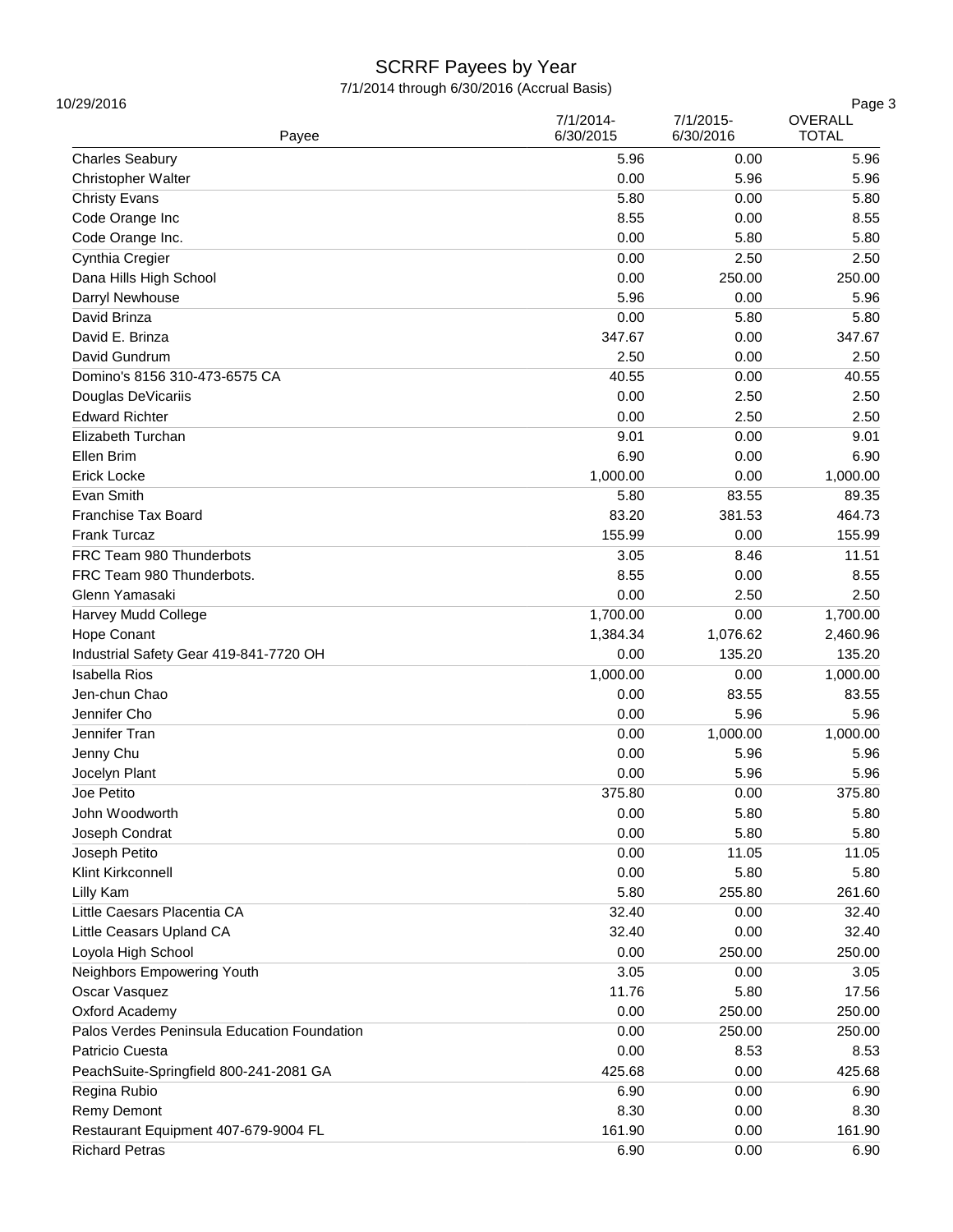| <b>OVERALL TOTAL</b>          | $-1,180.96$            | 1,063.49                  | $-117.47$               |
|-------------------------------|------------------------|---------------------------|-------------------------|
| <b>TOTAL EXPENSES</b>         | 14,534.96              | 12,007.42                 | 26,542.38               |
| Yolanda Bautista              | 5.80                   | 0.00                      | 5.80                    |
| www.1and1.com 877-461-2631 PA | 52.38                  | 0.00                      | 52.38                   |
| Valencia High School          | 1,004.36               | 1,185.63                  | 2,189.99                |
| <b>Theodore Harder</b>        | 8.55                   | 0.00                      | 8.55                    |
| The Help Goup                 | 0.00                   | 2.50                      | 2.50                    |
| <b>Team 4 ELEMENT</b>         | 0.00                   | 5.80                      | 5.80                    |
| Stephanie Fields              | 5.80                   | 5.80                      | 11.60                   |
| South High School ASB         | 0.00                   | 250.00                    | 250.00                  |
| Snap! Productions, Inc.       | 8.55                   | 6.90                      | 15.45                   |
| Snap! Productions Inc.        | 0.00                   | 150.00                    | 150.00                  |
| Simon Huss                    | 0.00                   | 5.80                      | 5.80                    |
| Shane Palmerino               | 8.55                   | 5.80                      | 14.35                   |
| Seawave Technologies          | 0.00                   | 5.96                      | 5.96                    |
| Ron Shaffer                   | 327.39                 | 1,172.05                  | 1,499.44                |
| <b>Robert Swedberg</b>        | 0.00                   | 5.96                      | 5.96                    |
| Rigoberto Cruz                | 5.80                   | 0.00                      | 5.80                    |
| <b>Richard Sisk</b>           | 0.00                   | 5.80                      | 5.80                    |
| Payee                         | 7/1/2014-<br>6/30/2015 | $7/1/2015$ -<br>6/30/2016 | OVERALL<br><b>TOTAL</b> |
| 10/29/2016                    |                        |                           | Page 4                  |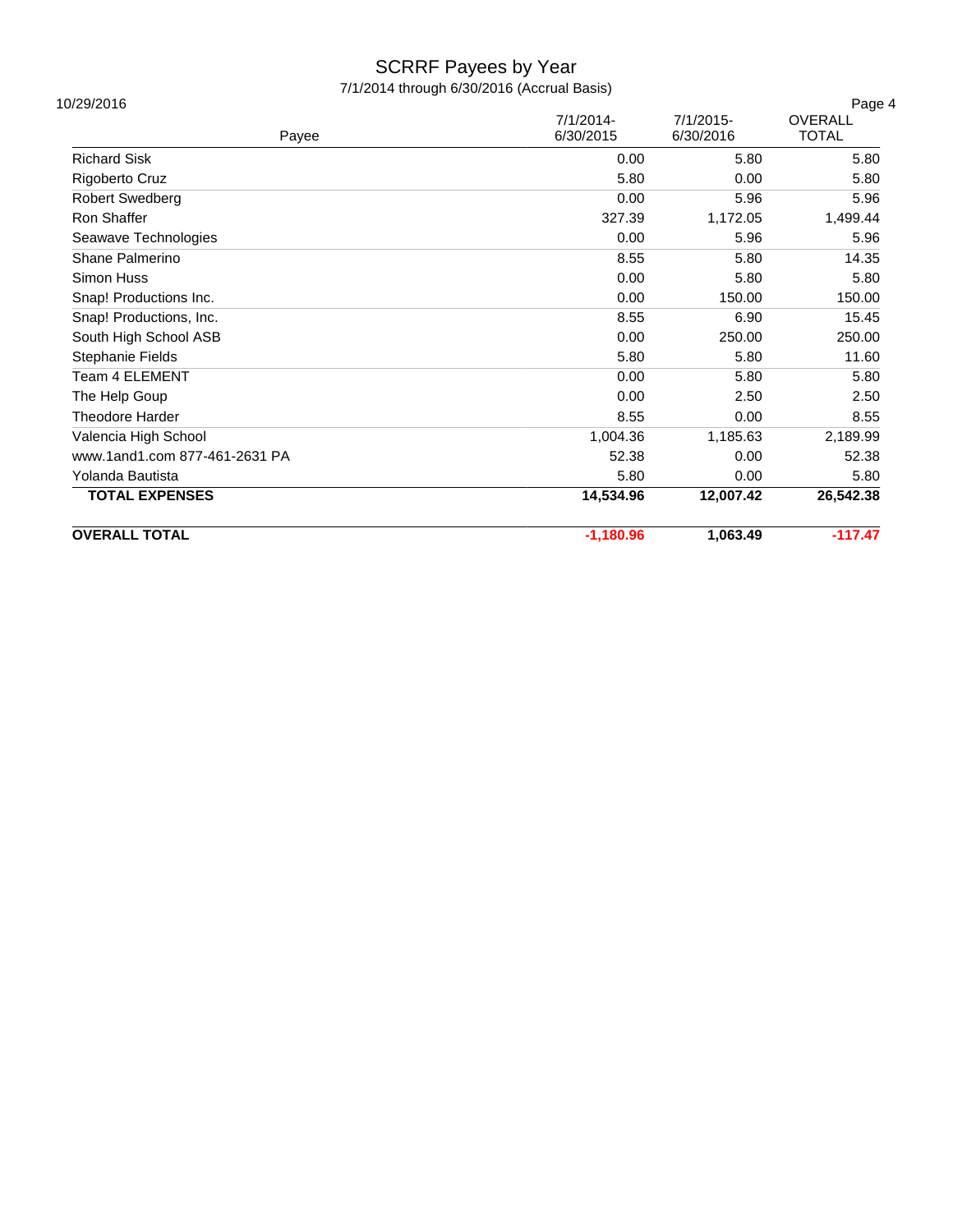| 10/29/2016<br>Date | Account                  | Num | Description                           | Memo                                    | Category          | Page 1<br>Amount |
|--------------------|--------------------------|-----|---------------------------------------|-----------------------------------------|-------------------|------------------|
| Awards             |                          |     |                                       |                                         |                   | $-379.33$        |
| 9/5/2015           | LARobotics Checki        |     | Ad Manufacturing Corp 516-352-6161 NY | <b>SCRRF Fall Classic trophies</b>      | [SCRRF Classic]   | $-379.33$        |
| <b>Bank</b>        |                          |     |                                       |                                         |                   | $-175.06$        |
| 8/24/2015          | LARobotics PayPal        | S   | <b>Richard Sisk</b>                   | <b>SCRRF Paypal Fee</b>                 | [SCRRF Classic]   | $-5.80$          |
| 8/25/2015          | <b>LARobotics PayPal</b> | S   | Jen-chun Chao                         | <b>SCRRF Paypal Fee</b>                 | [SCRRF Classic]   | $-6.90$          |
| 8/27/2015          | LARobotics PayPal        | S   | Lilly Kam                             | <b>SCRRF Paypal Fee</b>                 | [SCRRF Classic]   | $-5.80$          |
| 8/31/2015          | LARobotics PayPal        | S   | John Woodworth                        | <b>SCRRF Paypal Fee</b>                 | [SCRRF Classic]   | $-5.80$          |
| 8/31/2015          | LARobotics PayPal        | S   | Joseph Condrat                        | <b>SCRRF Paypal Fee</b>                 | [SCRRF Classic]   | $-5.80$          |
| 9/1/2015           | LARobotics PayPal        | S   | Klint Kirkconnell                     | <b>SCRRF Paypal Fee</b>                 | [SCRRF Classic]   | $-5.80$          |
| 9/1/2015           | <b>LARobotics PayPal</b> | S   | Evan Smith                            | <b>SCRRF Paypal Fee</b>                 | [SCRRF Classic]   | $-6.90$          |
| 9/2/2015           | <b>LARobotics PayPal</b> | S   | Shane Palmerino                       | <b>SCRRF Paypal Fee</b>                 | [SCRRF Classic]   | $-5.80$          |
| 9/10/2015          | <b>LARobotics PayPal</b> | S   | Team 4 ELEMENT                        | <b>SCRRF PayPal Fee</b>                 | [SCRRF Classic]   | $-5.80$          |
| 9/14/2015          | LARobotics PayPal        | S   | Snap! Productions, Inc.               | <b>SCRRF PayPal Fee</b>                 | [SCRRF Classic]   | $-3.60$          |
| 9/15/2015          | <b>LARobotics PayPal</b> | S   | Simon Huss                            | <b>SCRRF PayPal</b>                     | [SCRRF Classic]   | $-5.80$          |
| 9/24/2015          | LARobotics PayPal        | S   | Stephanie Fields                      | <b>SCRRF PayPal Fee</b>                 | [SCRRF Classic]   | $-5.80$          |
| 9/25/2015          | LARobotics PayPal        | S   | David Brinza                          | <b>SCRRF PayPal Fee</b>                 | [SCRRF Classic]   | $-5.80$          |
| 9/25/2015          | <b>LARobotics PayPal</b> | S   | Oscar Vasquez                         | <b>SCRRF PayPal Fee</b>                 | [SCRRF Classic]   | $-5.80$          |
| 9/25/2015          | <b>LARobotics PayPal</b> | S   | Code Orange Inc.                      | SCRRF PayPal Fee                        | [SCRRF Classic]   | $-5.80$          |
| 9/26/2015          | LARobotics PayPal        | S   | Andrew Weddle                         | <b>SCRRF PayPal Fee</b>                 | [SCRRF Classic]   | $-5.80$          |
| 10/6/2015          | LARobotics PayPal        | S   | Joseph Petito                         | <b>SCRRF PayPal Fee</b>                 | [SCRRF Classic]   | $-8.55$          |
| 11/8/2015          | LARobotics PayPal        | S   | Joseph Petito                         | SCRRF PayPal Fee                        | [SCRRF Workshops] | $-2.50$          |
| 11/25/2015         | LARobotics PayPal        | S   | FRC Team 980 Thunderbots              | <b>SCRRF PayPal Fee</b>                 | [SCRRF Workshops] | $-2.50$          |
| 12/1/2015          | <b>LARobotics PayPal</b> | S   | The Help Goup                         | <b>SCRRF PayPal Fee</b>                 | [SCRRF Workshops] | $-2.50$          |
| 12/2/2015          | <b>LARobotics PayPal</b> | S   | Cynthia Cregier                       | <b>SCRRF PayPal Fee</b>                 | [SCRRF Workshops] | $-2.50$          |
| 12/2/2015          | <b>LARobotics PayPal</b> | S   | <b>Edward Richter</b>                 | <b>SCRRF PayPal Fee</b>                 | [SCRRF Workshops] | $-2.50$          |
| 12/2/2015          | <b>LARobotics PayPal</b> | S   | Douglas DeVicariis                    | <b>SCRRF PayPal Fee</b>                 | [SCRRF Workshops] | $-2.50$          |
| 12/4/2015          | <b>LARobotics PayPal</b> | S   | Glenn Yamasaki                        | <b>SCRRF PayPal Fee</b>                 | [SCRRF Workshops] | $-2.50$          |
| 1/31/2016          | <b>LARobotics PayPal</b> | S   | Seawave Technologies                  | <b>SCRRF PayPal Fee</b>                 | [SCRRF Scrimmage] | $-5.96$          |
| 2/6/2016           | <b>LARobotics PayPal</b> | S   | Patricio Cuesta                       | <b>SCRRF PayPal Fee - International</b> | [SCRRF Scrimmage] | $-8.53$          |
| 2/8/2016           | <b>LARobotics PayPal</b> | S   | <b>Robert Swedberg</b>                | SCRRF PayPal Fee                        | [SCRRF Scrimmage] | $-5.96$          |
| 2/11/2016          | <b>LARobotics PayPal</b> | S   | <b>Christopher Walter</b>             | <b>SCRRF PayPal Fee</b>                 | [SCRRF Scrimmage] | $-5.96$          |
| 2/17/2016          | <b>LARobotics PayPal</b> | S   | Jennifer Cho                          | <b>SCRRF PayPal Fee</b>                 | [SCRRF Scrimmage] | $-5.96$          |
| 2/20/2016          | <b>LARobotics PayPal</b> | S   | Jenny Chu                             | <b>SCRRF PayPal Fee</b>                 | [SCRRF Scrimmage] | $-5.96$          |
| 2/20/2016          | <b>LARobotics PayPal</b> | S   | Jocelyn Plant                         | <b>SCRRF PayPal Fee</b>                 | [SCRRF Scrimmage] | $-5.96$          |
| 2/21/2016          | <b>LARobotics PayPal</b> | S   | Andrew Weddle                         | <b>SCRRF PayPal Fee</b>                 | [SCRRF Scrimmage] | $-5.96$          |
| 2/21/2016          | <b>LARobotics PayPal</b> | S   | FRC Team 980 Thunderbots              | SCRRF PayPal Fee                        | [SCRRF Scrimmage] | $-5.96$          |
| <b>Donation</b>    |                          |     |                                       |                                         |                   | 65.25            |
| 1/31/2016          | LARobotics PayPal        | S   | Seawave Technologies                  | <b>SCRRF Donation</b>                   | [SCRRF Scrimmage] | 7.25             |
| 2/6/2016           | <b>LARobotics PayPal</b> | S   | Patricio Cuesta                       | <b>SCRRF Donation</b>                   | [SCRRF Scrimmage] | 7.25             |
| 2/8/2016           | <b>LARobotics PayPal</b> | S   | <b>Robert Swedberg</b>                | <b>SCRRF Donaton</b>                    | [SCRRF Scrimmage] | 7.25             |
| 2/11/2016          | <b>LARobotics PayPal</b> | S   | <b>Christopher Walter</b>             | <b>SCRRF Donation</b>                   | [SCRRF Scrimmage] | 7.25             |
| 2/17/2016          | <b>LARobotics PayPal</b> | S   | Jennifer Cho                          | <b>SCRRF Donation</b>                   | [SCRRF Scrimmage] | 7.25             |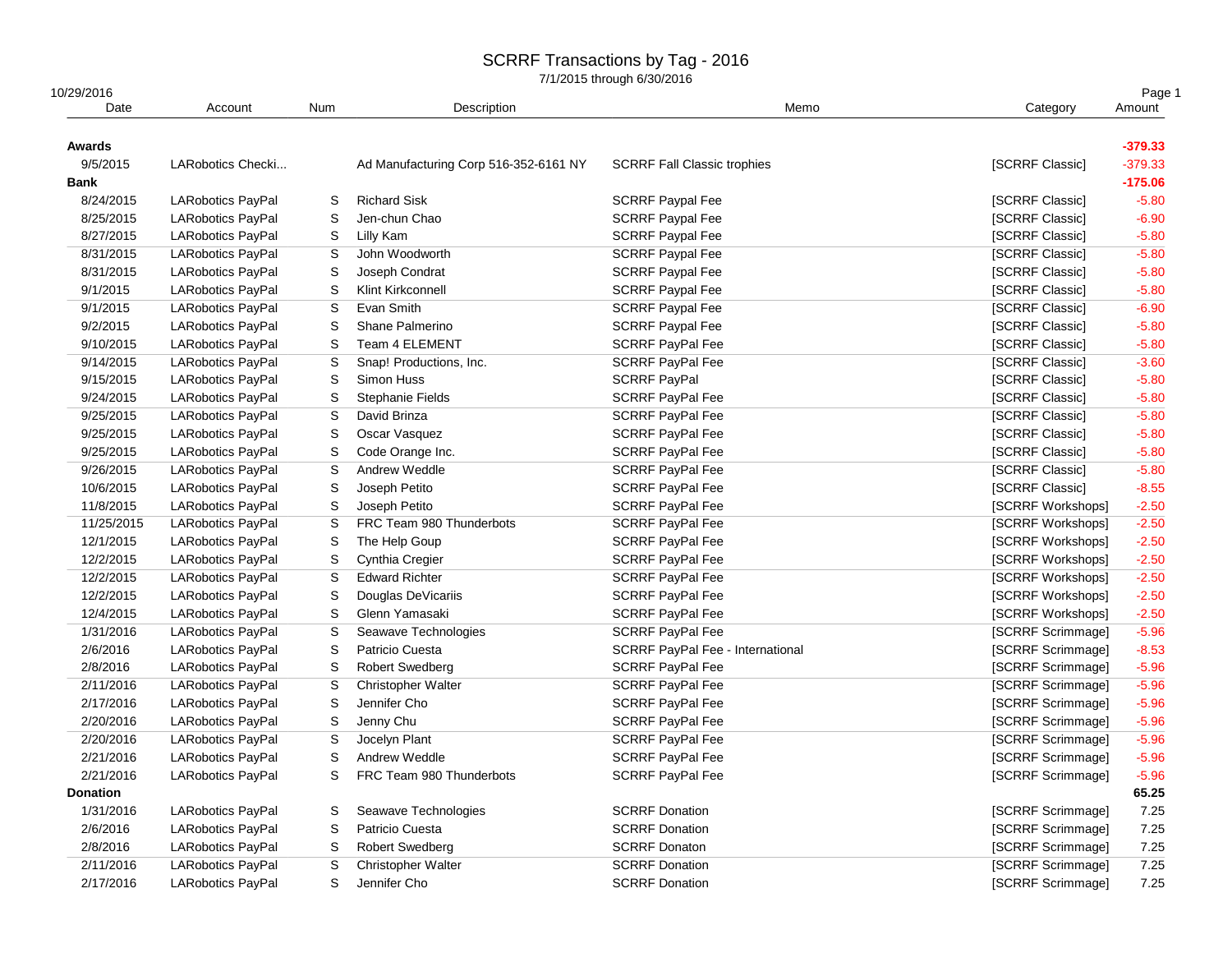| 10/29/2016<br>Date     | Account                                | Num    | Description                                                                  | Memo                                                                        | Category                               | Page 2<br>Amount |
|------------------------|----------------------------------------|--------|------------------------------------------------------------------------------|-----------------------------------------------------------------------------|----------------------------------------|------------------|
|                        |                                        |        |                                                                              |                                                                             |                                        |                  |
| 2/20/2016<br>2/20/2016 | <b>LARobotics PayPal</b>               | S<br>S | Jenny Chu<br>Jocelyn Plant                                                   | <b>SCRRF Donation</b><br><b>SCRRF Donation</b>                              | [SCRRF Scrimmage]                      | 7.25<br>7.25     |
| 2/21/2016              | LARobotics PayPal<br>LARobotics PayPal | S      | Andrew Weddle                                                                | <b>SCRRF Donation</b>                                                       | [SCRRF Scrimmage]<br>[SCRRF Scrimmage] | 7.25             |
| 2/21/2016              | LARobotics PayPal                      | S      | FRC Team 980 Thunderbots                                                     | <b>SCRRF Donation</b>                                                       | [SCRRF Scrimmage]                      | 7.25             |
| Event                  |                                        |        |                                                                              |                                                                             |                                        | $-199.94$        |
| 9/4/2015               | LARobotics Checki                      |        | Industrial Safety Gear 419-841-7720 OH                                       | <b>SCRRF Fall Classic Safety glasses</b>                                    | [SCRRF Classic]                        | $-135.20$        |
| 12/18/2015             | LARobotics Checki2352                  |        | S Hope Conant                                                                | SCRRF 9/26-27 Fall Classic 9/24 Home Depot plastic for floor                | [SCRRF Classic]                        | $-64.74$         |
| <b>Facilities</b>      |                                        |        |                                                                              |                                                                             |                                        | $-1,185.63$      |
| 12/18/2015             | LARobotics Checki2351                  |        | Valencia High School                                                         | SCRRF 9/26-27 Fall Classic Custodial Fees                                   | [SCRRF Classic]                        | $-1,185.63$      |
| <b>Field</b>           |                                        |        |                                                                              |                                                                             |                                        | $-2,884.33$      |
| 12/18/2015             | LARobotics Checki2352                  |        | S Hope Conant                                                                | SCRRF 9/26-27 Fall Classic 9/2 AndyMark Game Pieces No Sale [SCRRF Classic] |                                        | $-265.90$        |
|                        |                                        |        |                                                                              | SCRRF 9/26-27 Fall Classic 8/11 Home Depot Paint for Field                  | [SCRRF Classic]                        | $-22.39$         |
|                        |                                        |        |                                                                              | SCRRF 9/26-27 Fall Classic 8/11 Home Depot Paint for Field                  | [SCRRF Classic]                        | $-153.30$        |
| 1/15/2016              | LARobotics Checki                      |        | AndyMark, Inc. 765-868-4779 IN                                               | <b>SCRRF Scrimmage Boulders</b>                                             | [SCRRF Scrimmage]                      | $-700.40$        |
| 4/27/2016              | LARobotics Checki2359                  |        | <b>Hope Conant</b>                                                           | SCRRF Classic Lumber, Fabric, Paint for field                               | [SCRRF Classic]                        | $-570.29$        |
| 4/27/2016              | LARobotics Checki2360                  |        | Ron Shaffer                                                                  | SCRRF Classic lumber, hardare, fittings for field                           | [SCRRF Classic]                        | $-1,172.05$      |
| Insurance              |                                        |        |                                                                              |                                                                             |                                        | $-1,995.00$      |
| 5/17/2016              | LARobotics Checki                      |        | Alliance Member Services 800-359-6422 CA General and D&O Liability Insurance |                                                                             | [SCRRF Classic]                        | $-1,995.00$      |
| <b>Refund Exp</b>      |                                        |        |                                                                              |                                                                             |                                        | $-556.60$        |
| 8/25/2015              | LARobotics PayPal                      | S      | Jen-chun Chao                                                                | SCRRF Paypal Fee - refunded                                                 | [SCRRF Classic]                        | $-1.65$          |
| 9/1/2015               | <b>LARobotics PayPal</b>               | S      | Evan Smith                                                                   | SCRRF Paypal Fee - Refunded                                                 | [SCRRF Classic]                        | $-1.65$          |
| 9/14/2015              | <b>LARobotics PayPal</b>               | S      | Snap! Productions, Inc.                                                      | <b>SCRRF PayPal Fee</b>                                                     | <b>ISCRRF Classic1</b>                 | $-3.30$          |
| 9/24/2015              | <b>LARobotics PayPal</b>               | S      | Lilly Kam                                                                    | SCRRF Team 4964 Fall Classic Fee - Refunded                                 | [SCRRF Classic]                        | $-250.00$        |
| 9/26/2015              | <b>LARobotics PayPal</b>               | S      | Snap! Productions Inc.                                                       | SCRRF Team 1138 Fall Classic Fee - Refund                                   | [SCRRF Classic]                        | $-150.00$        |
| 9/26/2015              | <b>LARobotics PayPal</b>               | S      | Evan Smith                                                                   | SCRRF Team 3309 Fall Classic Fee - Refund                                   | [SCRRF Classic]                        | $-75.00$         |
| 9/26/2015              | <b>LARobotics PayPal</b>               | S      | Jen-chun Chao                                                                | SCRRF Team 3473 Fall Classic Fee - Refund                                   | [SCRRF Classic]                        | $-75.00$         |
| <b>Refund Inc</b>      |                                        |        |                                                                              |                                                                             |                                        | 312.10           |
| 8/25/2015              | <b>LARobotics PayPal</b>               | S      | Jen-chun Chao                                                                | SCRRF Team 3473 Fall Classic Fee - Refunded                                 | [SCRRF Classic]                        | 75.00            |
| 9/1/2015               | <b>LARobotics PayPal</b>               | S      | Evan Smith                                                                   | SCRRF Team 3309 Fall Classic Fee - Refunded                                 | [SCRRF Classic]                        | 75.00            |
| 9/14/2015              | <b>LARobotics PayPal</b>               | S      | Snap! Productions, Inc.                                                      | SCRRF Team 1138 Fall Classic Fee                                            | [SCRRF Classic]                        | 150.00           |
| 9/24/2015              | LARobotics PayPal                      | S      | Lilly Kam                                                                    | SCRRF PayPal Fee - Refunded                                                 | [SCRRF Classic]                        | 5.50             |
| 9/26/2015              | LARobotics PayPal                      | S      | Snap! Productions Inc.                                                       | <b>SCRRF PayPal Fee</b>                                                     | [SCRRF Classic]                        | 3.30             |
| 9/26/2015              | <b>LARobotics PayPal</b>               | S      | Evan Smith                                                                   | <b>SCRRF PayPal Fee</b>                                                     | [SCRRF Classic]                        | 1.65             |
| 9/26/2015              | LARobotics PayPal                      | S      | Jen-chun Chao                                                                | PayPal Fee - Refund                                                         | [SCRRF Classic]                        | 1.65             |
| <b>Registration</b>    |                                        |        |                                                                              |                                                                             |                                        | 12,575.00        |
| 7/23/2015              | <b>SCRRF Invoices</b><br>127           |        | S West High School ASB                                                       | SCRRF 2015 Fall Classic Fee                                                 | [SCRRF Classic]                        | 250.00           |
| 8/24/2015              | <b>LARobotics PayPal</b>               | S      | <b>Richard Sisk</b>                                                          | SCRRF Team 2493 Fall Classic Fee                                            | [SCRRF Classic]                        | 250.00           |
| 8/25/2015              | <b>LARobotics PayPal</b>               | S      | Jen-chun Chao                                                                | SCRRF Team 3473 Fall Classic Fee                                            | [SCRRF Classic]                        | 300.00           |
| 8/26/2015              | <b>SCRRF</b> Invoices<br>128           |        | S North County Trade Tech High School                                        | SCRRF Team 4486 Fall Classic Fee                                            | [SCRRF Classic]                        | 250.00           |
| 8/27/2015              | <b>LARobotics PayPal</b>               | S      | Lilly Kam                                                                    | SCRRF Team 4964 Fall Classic Fee                                            | [SCRRF Classic]                        | 250.00           |
| 8/31/2015              | <b>LARobotics PayPal</b>               | S      | John Woodworth                                                               | SCRRF Team 691 Fall Classic Fee                                             | [SCRRF Classic]                        | 250.00           |
| 8/31/2015              | LARobotics PayPal                      | S      | Joseph Condrat                                                               | SCRRF Team 3759 Classic Fee                                                 | [SCRRF Classic]                        | 250.00           |
| 9/1/2015               | <b>LARobotics PayPal</b>               | S      | Klint Kirkconnell                                                            | SCRRF Team 3647 Fall Classic Fee                                            | [SCRRF Classic]                        | 250.00           |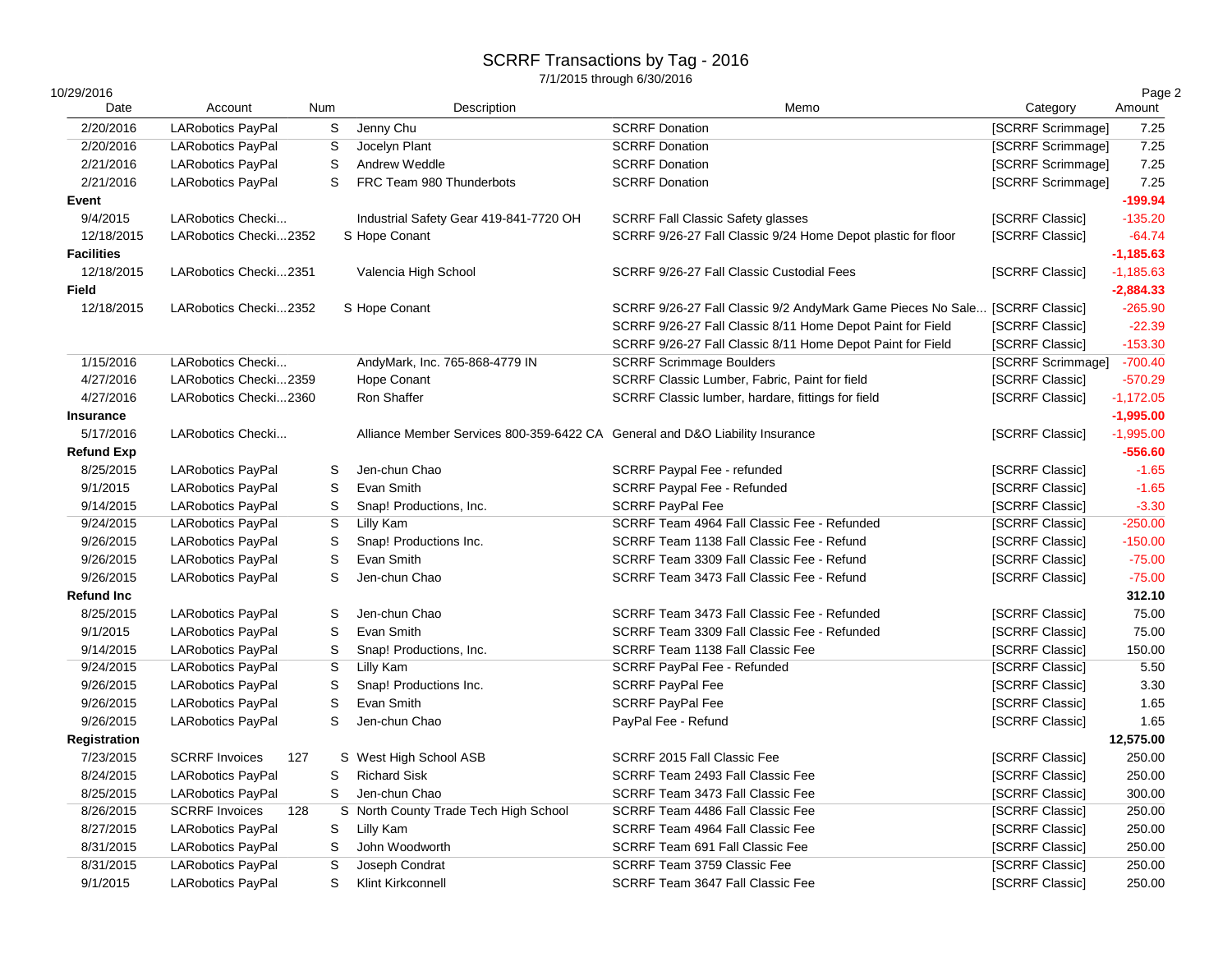| 10/29/2016<br>Date | Account                  | Num |   | Description                                                               | Memo                                 | Category          | Page 3<br>Amount |
|--------------------|--------------------------|-----|---|---------------------------------------------------------------------------|--------------------------------------|-------------------|------------------|
| 9/1/2015           | <b>LARobotics PayPal</b> |     | S | Evan Smith                                                                | SCRRF Team 3309 Fall Classic Fee     | [SCRRF Classic]   | 300.00           |
| 9/2/2015           | <b>LARobotics PayPal</b> |     | S | Shane Palmerino                                                           | SCRRF Team 330 Fall Classic Fee      | [SCRRF Classic]   | 250.00           |
| 9/10/2015          | <b>LARobotics PayPal</b> |     | S | Team 4 ELEMENT                                                            | <b>SCRRF Team 4 Fall Classic Fee</b> | [SCRRF Classic]   | 250.00           |
| 9/14/2015          | <b>LARobotics PayPal</b> |     | S | Snap! Productions, Inc.                                                   | SCRRF Team 1138 Fall Classic Fee     | [SCRRF Classic]   | 150.00           |
| 9/15/2015          | <b>LARobotics PayPal</b> |     | S | Simon Huss                                                                | SCRRF Team 1452 Fall Classic Fee     | [SCRRF Classic]   | 250.00           |
| 9/15/2015          | <b>SCRRF Invoices</b>    | 129 |   | S Oxford Academy                                                          | SCRRF Fall Classic Sept. 26          | [SCRRF Classic]   | 250.00           |
| 9/24/2015          | <b>LARobotics PayPal</b> |     | S | <b>Stephanie Fields</b>                                                   | SCRRF Team 1452 Fall Classic Fee     | [SCRRF Classic]   | 250.00           |
| 9/25/2015          | LARobotics PayPal        |     | S | David Brinza                                                              | SCRRF Team 980 Fall Classic Fee      | [SCRRF Classic]   | 250.00           |
| 9/25/2015          | <b>LARobotics PayPal</b> |     | S | Oscar Vasquez                                                             | SCRRF Team 4501 Fall Classic Fee     | [SCRRF Classic]   | 250.00           |
| 9/25/2015          | <b>LARobotics PayPal</b> |     | S | Code Orange Inc.                                                          | SCRRF Team 3476 Fall Classic Fee     | [SCRRF Classic]   | 250.00           |
| 9/26/2015          | <b>LARobotics PayPal</b> |     | S | Andrew Weddle                                                             | SCRRF Team 4619 Fall Classic Fee     | [SCRRF Classic]   | 250.00           |
| 9/27/2015          | LARobotics Checki150926  |     |   | Peter C Beal                                                              | SCRRF Team 599 Fall Classic Fee      | [SCRRF Classic]   | 300.00           |
| 9/27/2015          | LARobotics Checki150926  |     |   | Thomas Zook                                                               | SCRRF Team 4276 Fall Classic Fee     | [SCRRF Classic]   | 250.00           |
| 9/27/2015          | LARobotics Checki150915  |     |   | San Pasqual High School Associated Stude SCRRF Team 3255 Fall Classic Fee |                                      | [SCRRF Classic]   | 250.00           |
| 9/27/2015          | LARobotics Checki150918  |     |   | Tehachapi High School Associated Student  SCRRF Team 585 Fall Classic Fee |                                      | [SCRRF Classic]   | 300.00           |
| 10/5/2015          | LARobotics Checki150915  |     |   | Frazier Mountain High School                                              | <b>SCRRF Team 981 Fall Classic</b>   | [SCRRF Classic]   | 300.00           |
| 10/6/2015          | <b>LARobotics PayPal</b> |     | S | Joseph Petito                                                             | SCRRF Team 1197 Fall Classic Fee     | [SCRRF Classic]   | 375.00           |
| 11/8/2015          | <b>LARobotics PayPal</b> |     | S | Joseph Petito                                                             | SCRRF Team 1197 Fall Workshops Reg   | [SCRRF Workshops] | 100.00           |
| 11/21/2015         | <b>SCRRF Invoices</b>    | 130 |   | S Fairmont Preparatory Academy                                            | SCRRF 12/5 Fall Workshops            | [SCRRF Workshops] | 100.00           |
| 11/25/2015         | <b>LARobotics PayPal</b> |     | S | FRC Team 980 Thunderbots                                                  | SCRRF Team 980 Fall Workshops Reg    | [SCRRF Workshops] | 100.00           |
| 12/1/2015          | <b>LARobotics PayPal</b> |     | S | The Help Goup                                                             | SCRRF Team 5678 Fall Workshops Reg   | [SCRRF Workshops] | 100.00           |
| 12/2/2015          | <b>LARobotics PayPal</b> |     | S | Cynthia Cregier                                                           | SCRRF Team 5869 Fall Workshops Reg   | [SCRRF Workshops] | 100.00           |
| 12/2/2015          | <b>LARobotics PayPal</b> |     | S | <b>Edward Richter</b>                                                     | SCRRF Team 5886 Fall Workshops Reg   | [SCRRF Workshops] | 100.00           |
| 12/2/2015          | <b>LARobotics PayPal</b> |     | S | Douglas DeVicariis                                                        | SCRRF Team 5877 Fall Workshops Reg   | [SCRRF Workshops] | 100.00           |
| 12/4/2015          | <b>LARobotics PayPal</b> |     | S | Glenn Yamasaki                                                            | SCRRF Team 5851 Fall Workshops Reg   | [SCRRF Workshops] | 100.00           |
| 12/21/2015         | LARobotics Checki121205  |     |   | <b>XBots Robotics</b>                                                     | SCRRF Team 5810 Fall Workshops Reg   | [SCRRF Workshops] | 100.00           |
| 12/21/2015         | LARobotics Checki151205  |     |   | Jason B Lawrence                                                          | SCRRF Team 5805 Fall Workshops Reg   | [SCRRF Workshops] | 100.00           |
| 1/31/2016          | <b>LARobotics PayPal</b> |     | S | Seawave Technologies                                                      | SCRRF Team 3863 Scrimmage Fee        | [SCRRF Scrimmage] | 250.00           |
| 2/4/2016           | <b>SCRRF Invoices</b>    | 131 |   | S Peninsula Education Foundation                                          | 2/20/2016 Scrimmage in Placentia     | [SCRRF Scrimmage] | 250.00           |
| 2/4/2016           | <b>SCRRF Invoices</b>    | 132 |   | S South High School ASB                                                   | 2/20/2016 Scrimmage in Placentia     | [SCRRF Scrimmage] | 250.00           |
| 2/6/2016           | <b>LARobotics PayPal</b> |     | S | Patricio Cuesta                                                           | SCRRF Team 5285 Scrimmage Fee        | [SCRRF Scrimmage] | 250.00           |
| 2/8/2016           | <b>LARobotics PayPal</b> |     | S | <b>Robert Swedberg</b>                                                    | SCRRF Team 4984 Scrimmage Fee        | [SCRRF Scrimmage] | 250.00           |
| 2/10/2016          | <b>SCRRF Invoices</b>    | 133 |   | S West High School ASB                                                    | SCRRF 2016 Scrimmage 2/20            | [SCRRF Scrimmage] | 250.00           |
| 2/10/2016          | <b>SCRRF Invoices</b>    | 134 |   | S Saint John Bosco High School                                            | SCRRF 2016 Scrimmage 2/20            | [SCRRF Scrimmage] | 250.00           |
| 2/10/2016          | <b>SCRRF Invoices</b>    | 136 |   | S South High School ASB                                                   | SCRRF 2016 Scrimmage 2/21            | [SCRRF Scrimmage] | 250.00           |
| 2/10/2016          | <b>SCRRF Invoices</b>    | 137 |   | S Loyola High School                                                      | SCRRF 2016 Scrimmage 2/20            | [SCRRF Scrimmage] | 250.00           |
| 2/11/2016          | <b>LARobotics PayPal</b> |     | S | Christopher Walter                                                        | SCRRF Team 3408 Scrimmage Fee        | [SCRRF Scrimmage] | 250.00           |
| 2/11/2016          | <b>SCRRF Invoices</b>    | 135 |   | S Dana Hills High School                                                  | SCRRF 2016 Scrimmage 2/21            | [SCRRF Scrimmage] | 250.00           |
| 2/16/2016          | <b>SCRRF Invoices</b>    | 138 |   | S Oxford Academy                                                          | SCRRF 2016 Scrimmage 2/21            | [SCRRF Scrimmage] | 250.00           |
| 2/17/2016          | LARobotics PayPal        |     | S | Jennifer Cho                                                              | SCRRF Team 1759 Scrimmage Fee        | [SCRRF Scrimmage] | 250.00           |
| 2/20/2016          | LARobotics PayPal        |     | S | Jenny Chu                                                                 | SCRRF Team 3473 Scrimmage Fee        | [SCRRF Scrimmage] | 250.00           |
| 2/20/2016          | <b>LARobotics PayPal</b> |     | S | Jocelyn Plant                                                             | SCRRF Team 1661 Scrimmage Fee        | [SCRRF Scrimmage] | 250.00           |
| 2/21/2016          | <b>LARobotics PayPal</b> |     | S | Andrew Weddle                                                             | SCRRF Team 4619 Scrimmage Fee        | [SCRRF Scrimmage] | 250.00           |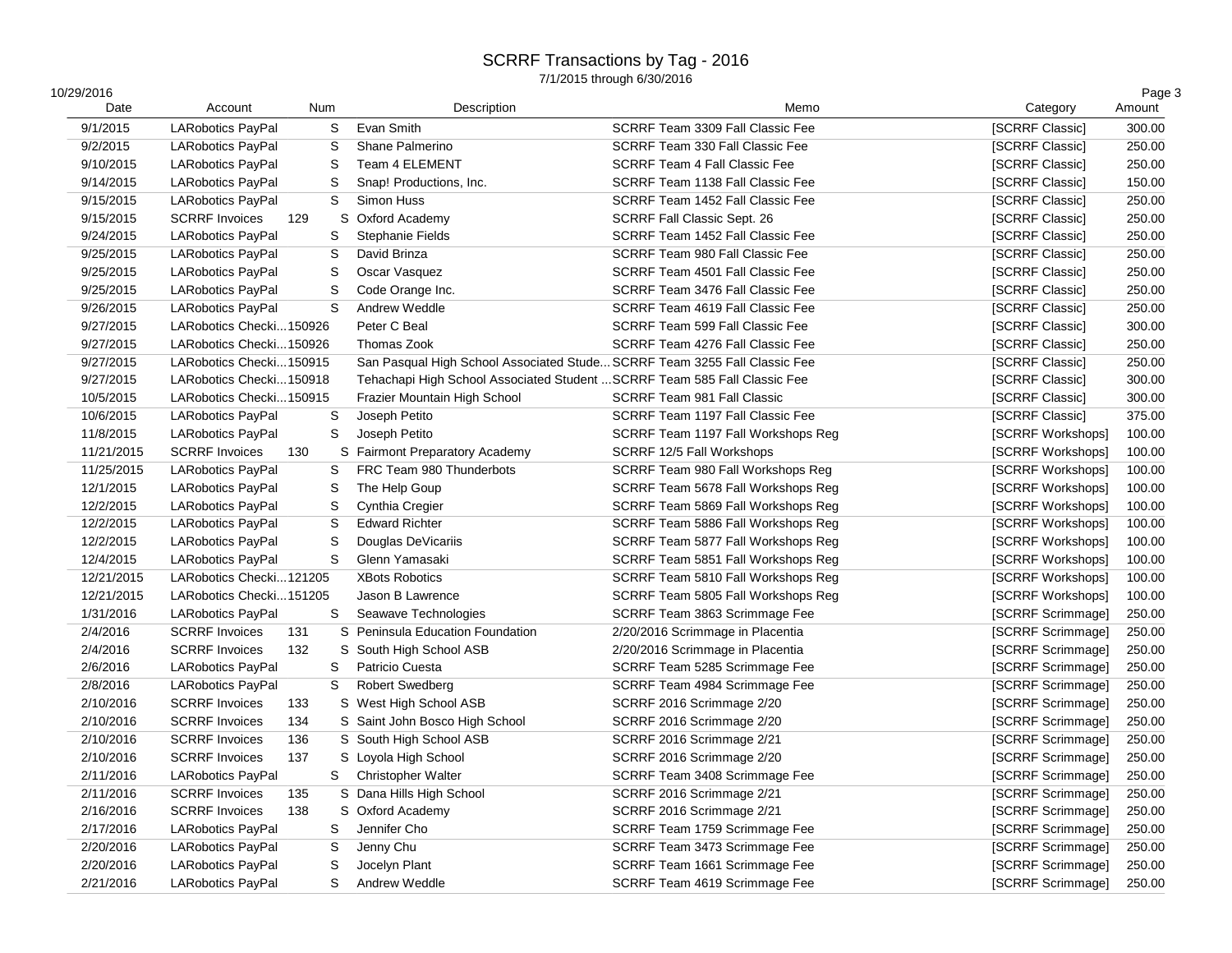7/1/2015 through 6/30/2016

| 10/29/2016       |                          |      |                                 |                                                                                         |                        | Page 4      |
|------------------|--------------------------|------|---------------------------------|-----------------------------------------------------------------------------------------|------------------------|-------------|
| Date             | Account                  | Num  | Description                     | Memo                                                                                    | Category               | Amount      |
| 2/21/2016        | <b>LARobotics PayPal</b> | S    | FRC Team 980 Thunderbots        | SCRRF Team 980 Scrimmage Fee                                                            | [SCRRF Scrimmage]      | 250.00      |
| 2/22/2016        | LARobotics Checki160221  |      | Thomas Zook                     | SCRRF Team 4276 Scrimmage Fee                                                           | [SCRRF Scrimmage]      | 250.00      |
| 3/2/2016         | LARobotics Checki160223  |      | Ramona Convent Secondary School | SCRRF Team 1159 Scrimmage Fee                                                           | [SCRRF Scrimmage]      | 250.00      |
| 6/12/2016        | <b>SCRRF Invoices</b>    | 139  | S Oxford Academy                | SCRRF Team 4079 Classic Fee                                                             | [SCRRF Classic]        | 300.00      |
| Scholarship      |                          |      |                                 |                                                                                         |                        | $-3,000.00$ |
| 3/9/2016         | LARobotics Checki2355    |      | Allison Lenhard                 | SCRRF 2016 Scholarship                                                                  | <b>ISCRRF Classic1</b> | $-1,000.00$ |
| 3/9/2016         | LARobotics Checki2356    |      | Jennifer Tran                   | SCRRF 2016 Scholarship                                                                  | [SCRRF Classic]        | $-1,000.00$ |
| 3/9/2016         | LARobotics Checki2357    |      | Caitlyn Rose Fasteneau          | SCRRF 2016 Scholarship                                                                  | [SCRRF Classic]        | $-1,000.00$ |
| Use Tax          |                          |      |                                 |                                                                                         |                        | $-381.53$   |
| 11/8/2015        | LARobotics Checki2350    |      | S Franchise Tax Board           | LARobotics Use Tax - FY 2014 Form 199                                                   | [SCRRF Classic]        | $-31.29$    |
|                  |                          |      |                                 | LARobotics Use Tax - FY 2014 Form 199                                                   | [SCRRF Scrimmage]      | $-350.24$   |
| <b>Write Off</b> |                          |      |                                 |                                                                                         |                        | $-1,131.44$ |
| 1/22/2016        | <b>SCRRF Receivable</b>  |      |                                 | Palos Verdes Peninsula Education FoundatiSCRRF Team 2637 Scrimmage 2015 Fee - Write Off | [SCRRF Scrimmage]      | $-250.00$   |
| 6/30/2016        | LARobotics Checki2157    |      | S Christopher H Husmann         | SCRRF 2/18 PepBoys Ratched Tow Down 4Pk - check not cashed                              | [SCRRF Scrimmage]      | 21.94       |
|                  |                          |      |                                 | SCRRF 2/18 Home Depot Bolts, nuts, lock washers - check not ca[SCRRF Scrimmage]         |                        | 30.77       |
|                  |                          |      |                                 | SCRRF 2/18 M&K Metal 12 5" caster wheels - check not cashed                             | [SCRRF Scrimmage]      | 65.85       |
| 6/30/2016        | <b>SCRRF</b> Invoices    | 136P | South High School ASB           | SCRRF Team 1997 Scrimmage Fee - Team did not attend event                               | [SCRRF Classic]        | $-250.00$   |
| 6/30/2016        | <b>SCRRF Receivable</b>  |      | Dana Hills High School          | SCRRF Team 5199 Scrimmage Fee - Did not attend                                          | [SCRRF Scrimmage]      | $-250.00$   |
| 6/30/2016        | <b>SCRRF Receivable</b>  |      | Oxford Academy                  | SCRRF Team 4079 Scrimmage Fee - Did Not Attend                                          | [SCRRF Scrimmage]      | $-250.00$   |
| 6/30/2016        | <b>SCRRF Receivable</b>  |      | Loyola High School              | SCRRF Team 3408 Scrimmage Fee - Paid via PayPal                                         | [SCRRF Scrimmage]      | $-250.00$   |

**OVERALL TOTAL 1,063.49**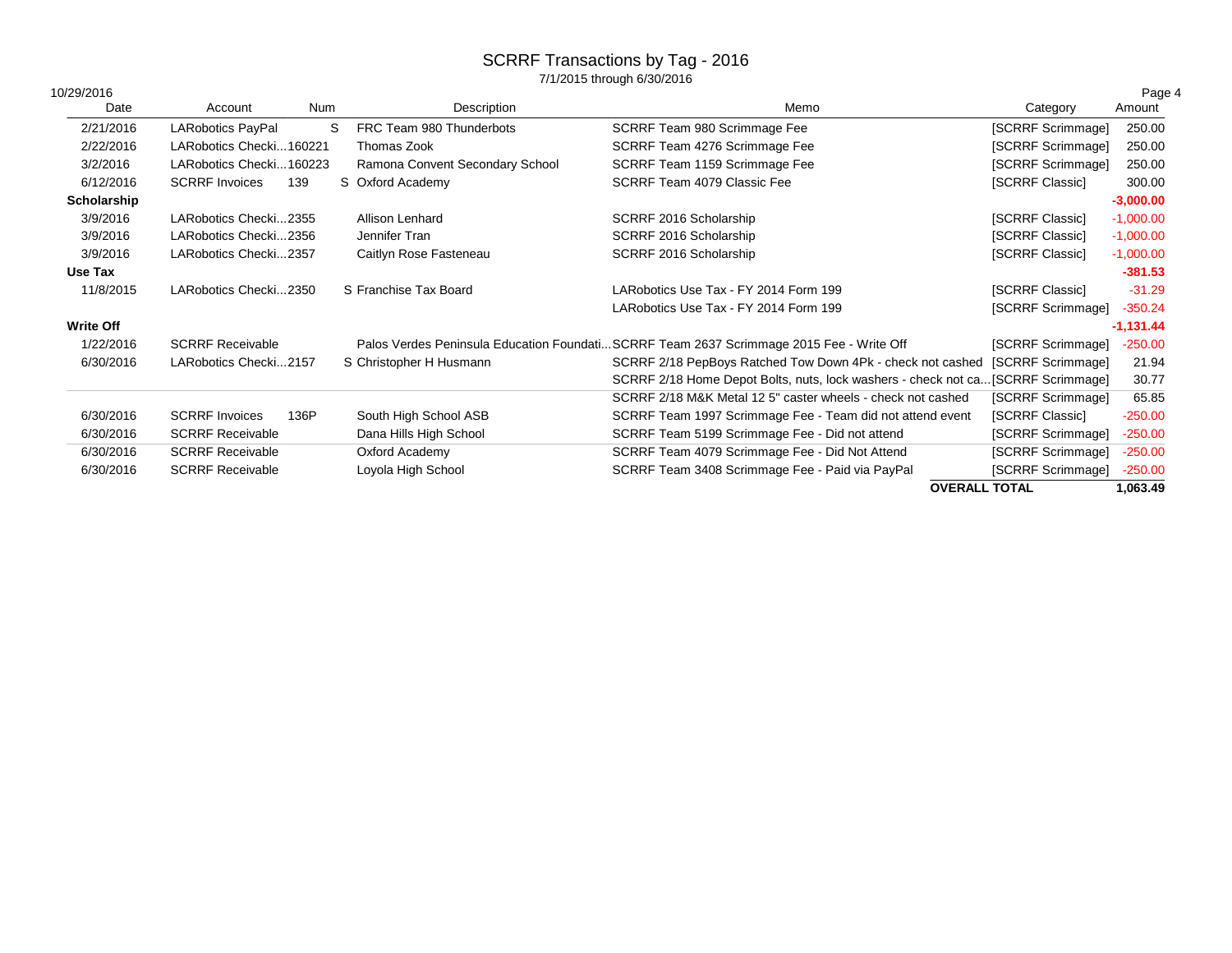#### Other Account Balances (Other Assets are LARobotics Liabilities) - As of 6/30/2016

|                             |                              |                             |                       |                      | Page 1 |
|-----------------------------|------------------------------|-----------------------------|-----------------------|----------------------|--------|
| 6/30/2014<br><b>Balance</b> | 12/31/2014<br><b>Balance</b> | 6/30/2015<br><b>Balance</b> | 12/31/2015<br>Balance | 6/30/2016<br>Balance |        |
|                             |                              |                             |                       |                      |        |
| $-1,000.00$                 | $-940.06$                    | $-827.74$                   | $-775.36$             | $-775.36$            |        |
| 0.00                        | $-8.36$                      | $-45.84$                    | $-23.91$              | $-539.88$            |        |
| $-431.63$                   | 0.00                         | 0.00                        | 0.00                  | 0.00                 |        |
| 0.00                        | 0.00                         | 0.00                        | 0.00                  | 0.00                 |        |
| $-1,431.63$                 | $-948.42$                    | $-873.58$                   | -799.27               | $-1,315.24$          |        |
| $-1,431.63$                 | $-948.42$                    | $-873.58$                   | $-799.27$             | $-1,315.24$          |        |
|                             |                              |                             |                       |                      |        |

## **Other**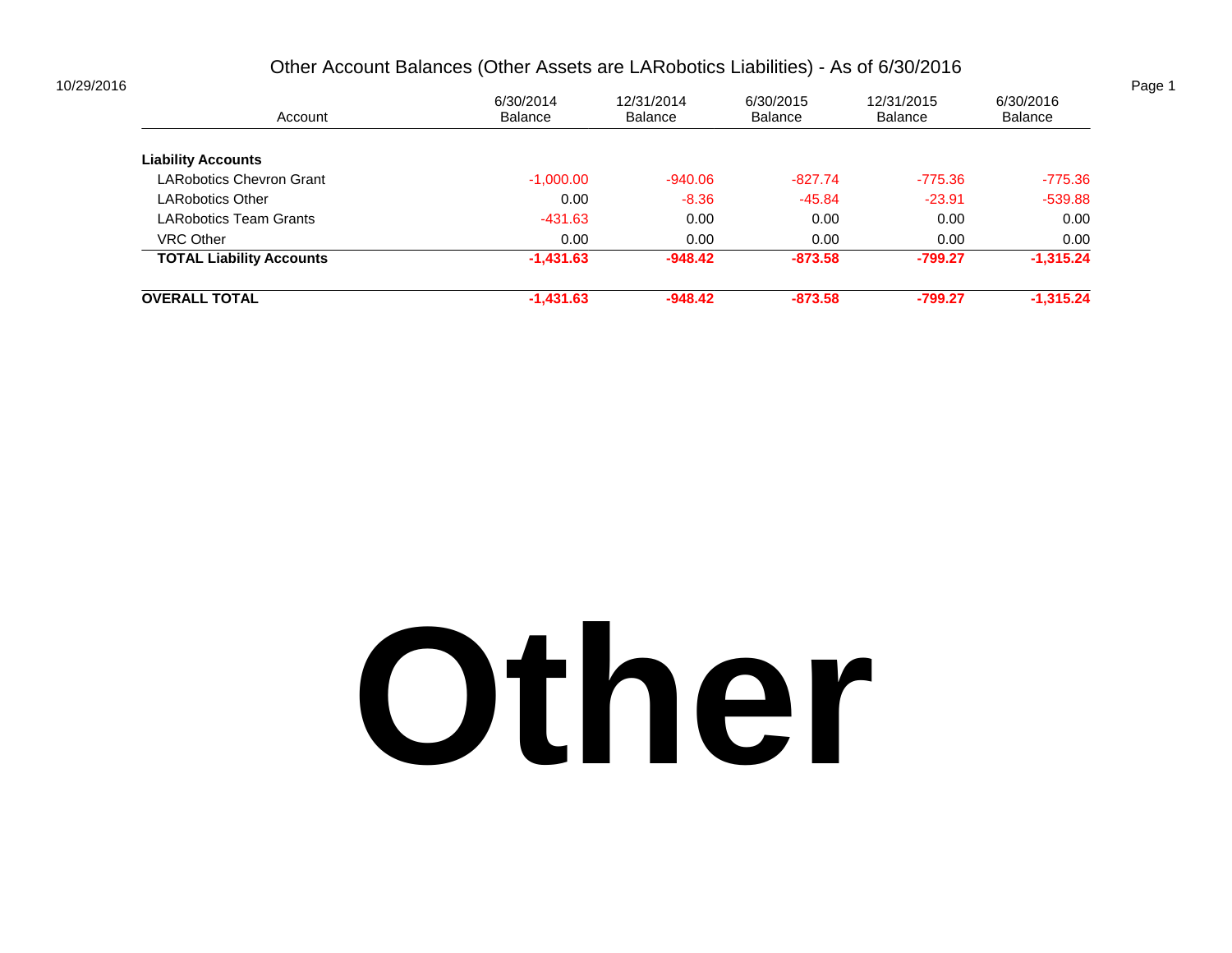### Other Categories by Tag - 2016

| Category                           | Admin     | <b>Bank</b> | Donation | Food Exp    | Food Inc | Other Inc | Use Tax | <b>OVERALL</b><br><b>TOTAL</b> |
|------------------------------------|-----------|-------------|----------|-------------|----------|-----------|---------|--------------------------------|
|                                    |           |             |          |             |          |           |         |                                |
| <b>INFLOWS</b>                     |           |             |          |             |          |           |         |                                |
| <b>FROM LARobotics Other</b>       | 0.00      | 0.00        | 134.88   | 0.00        | 1,197.00 | 520.88    | 0.00    | 1,852.76                       |
| <b>TOTAL INFLOWS</b>               | 0.00      | 0.00        | 134.88   | 0.00        | 1,197.00 | 520.88    | 0.00    | 1,852.76                       |
| <b>OUTFLOWS</b>                    |           |             |          |             |          |           |         |                                |
| <b>TO LARobotics Chevron Grant</b> | 52.38     | 0.00        | 0.00     | 0.00        | 0.00     | 0.00      | 0.00    | 52.38                          |
| <b>TO LARobotics Other</b>         | 172.26    | 48.84       | 0.00     | 1,137.15    | 0.00     | 0.00      | 0.47    | 1,358.72                       |
| <b>TOTAL OUTFLOWS</b>              | 224.64    | 48.84       | 0.00     | 1,137.15    | 0.00     | 0.00      | 0.47    | 1,411.10                       |
| <b>OVERALL TOTAL</b>               | $-224.64$ | -48.84      | 134.88   | $-1,137.15$ | 1.197.00 | 520.88    | $-0.47$ | 441.66                         |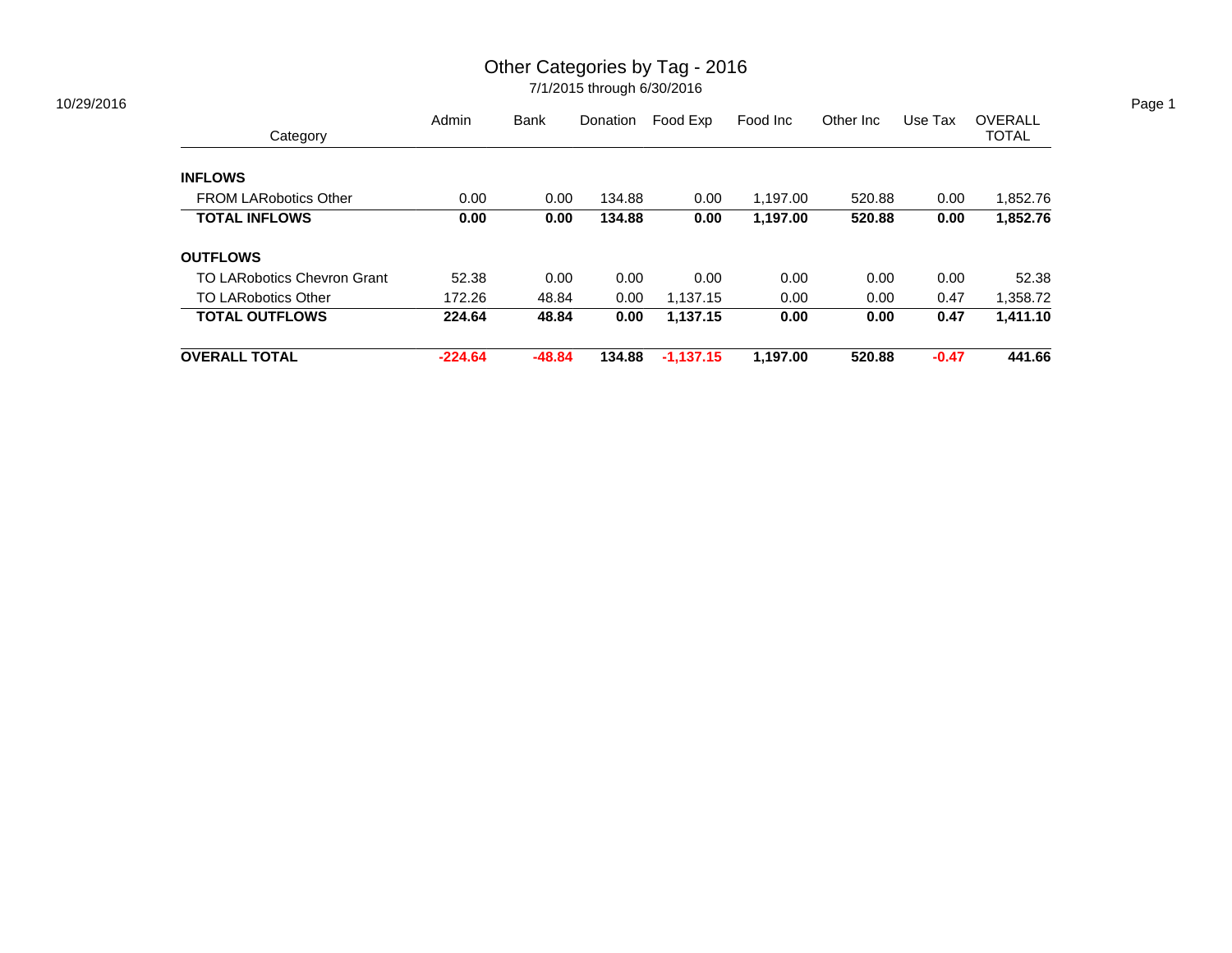#### Other Categories by Year 7/1/2014 through 6/30/2016

| <b>INFLOWS</b><br><b>FROM LARobotics Other</b> | 95.89     | 1,852.76 | 1,948.65  |
|------------------------------------------------|-----------|----------|-----------|
| <b>TOTAL INFLOWS</b>                           | 95.89     | 1,852.76 | 1,948.65  |
|                                                |           |          |           |
| <b>OUTFLOWS</b>                                |           |          |           |
| TO LARobotics Chevron Grant                    | 172.26    | 52.38    | 224.64    |
| TO LARobotics Other                            | 50.05     | 1,358.72 | 1,408.77  |
| <b>TO LARobotics Team Grants</b>               | 431.63    | 0.00     | 431.63    |
| <b>TOTAL OUTFLOWS</b>                          | 653.94    | 1,411.10 | 2,065.04  |
|                                                |           |          |           |
| <b>OVERALL TOTAL</b>                           | $-558.05$ | 441.66   | $-116.39$ |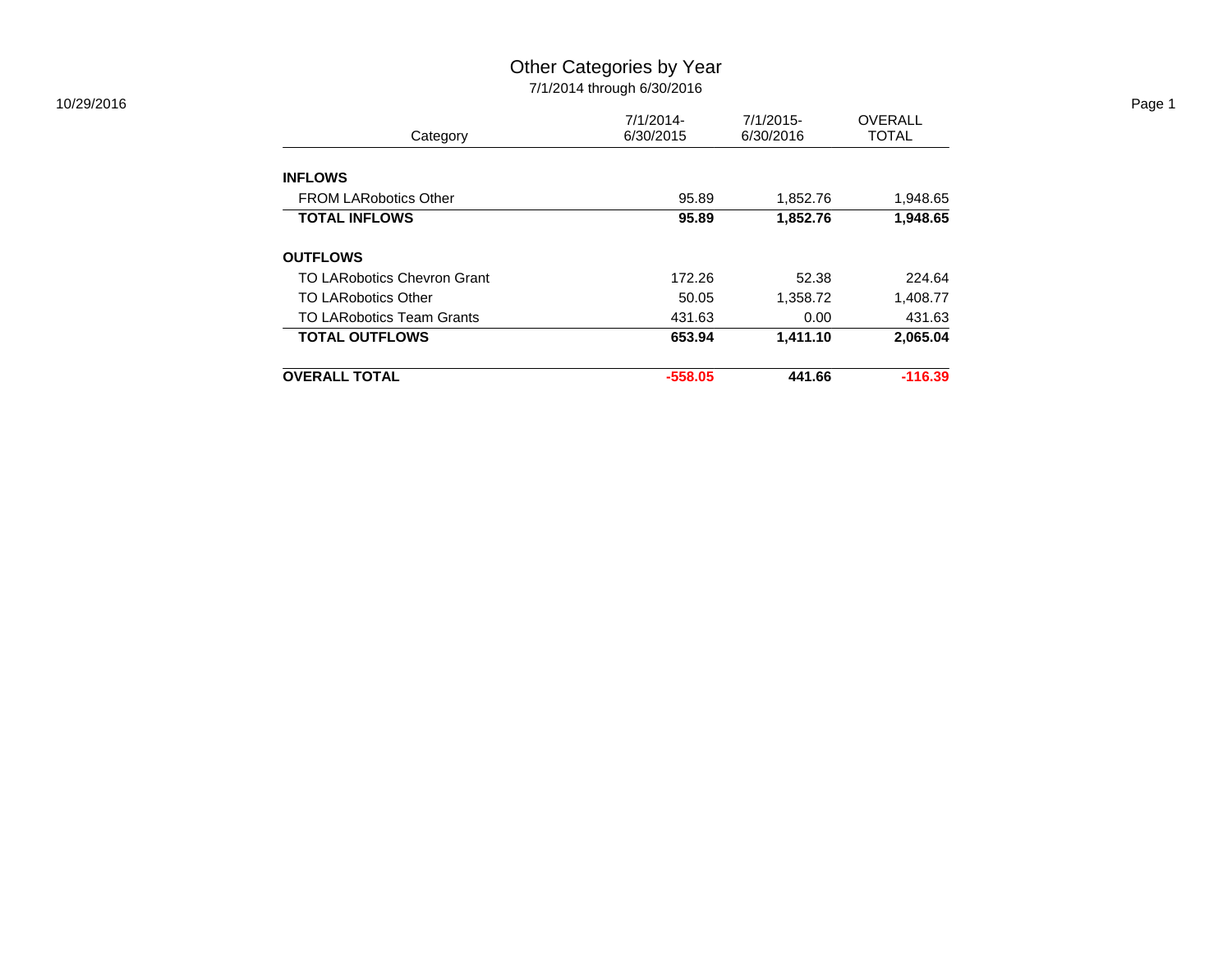## Other Tags by Year

| 10/29/2016 |                          |                           |                        |                                | Page 1 |
|------------|--------------------------|---------------------------|------------------------|--------------------------------|--------|
|            | <b>Class Description</b> | $7/1/2014$ -<br>6/30/2015 | 7/1/2015-<br>6/30/2016 | <b>OVERALL</b><br><b>TOTAL</b> |        |
|            |                          |                           |                        |                                |        |
|            | Admin                    | $-172.26$                 | $-224.64$              | $-396.90$                      |        |
|            | Bank                     | $-21.00$                  | $-48.84$               | $-69.84$                       |        |
|            | Donation                 | 71.89                     | 134.88                 | 206.77                         |        |
|            | Food Exp                 | 0.00                      | $-1,137.15$            | $-1,137.15$                    |        |
|            | Food Inc                 | 0.00                      | 1,197.00               | 1,197.00                       |        |
|            | <b>Other Grants</b>      | $-431.63$                 | 0.00                   | $-431.63$                      |        |
|            | Other Inc                | 0.00                      | 520.88                 | 520.88                         |        |
|            | Print Ship               | $-5.05$                   | 0.00                   | $-5.05$                        |        |
|            | Refund Exp               | $-24.00$                  | 0.00                   | $-24.00$                       |        |
|            | Refund Inc               | 24.00                     | 0.00                   | 24.00                          |        |
|            | Use Tax                  | 0.00                      | $-0.47$                | $-0.47$                        |        |
|            | <b>OVERALL TOTAL</b>     | $-558.05$                 | 441.66                 | $-116.39$                      |        |
|            |                          |                           |                        |                                |        |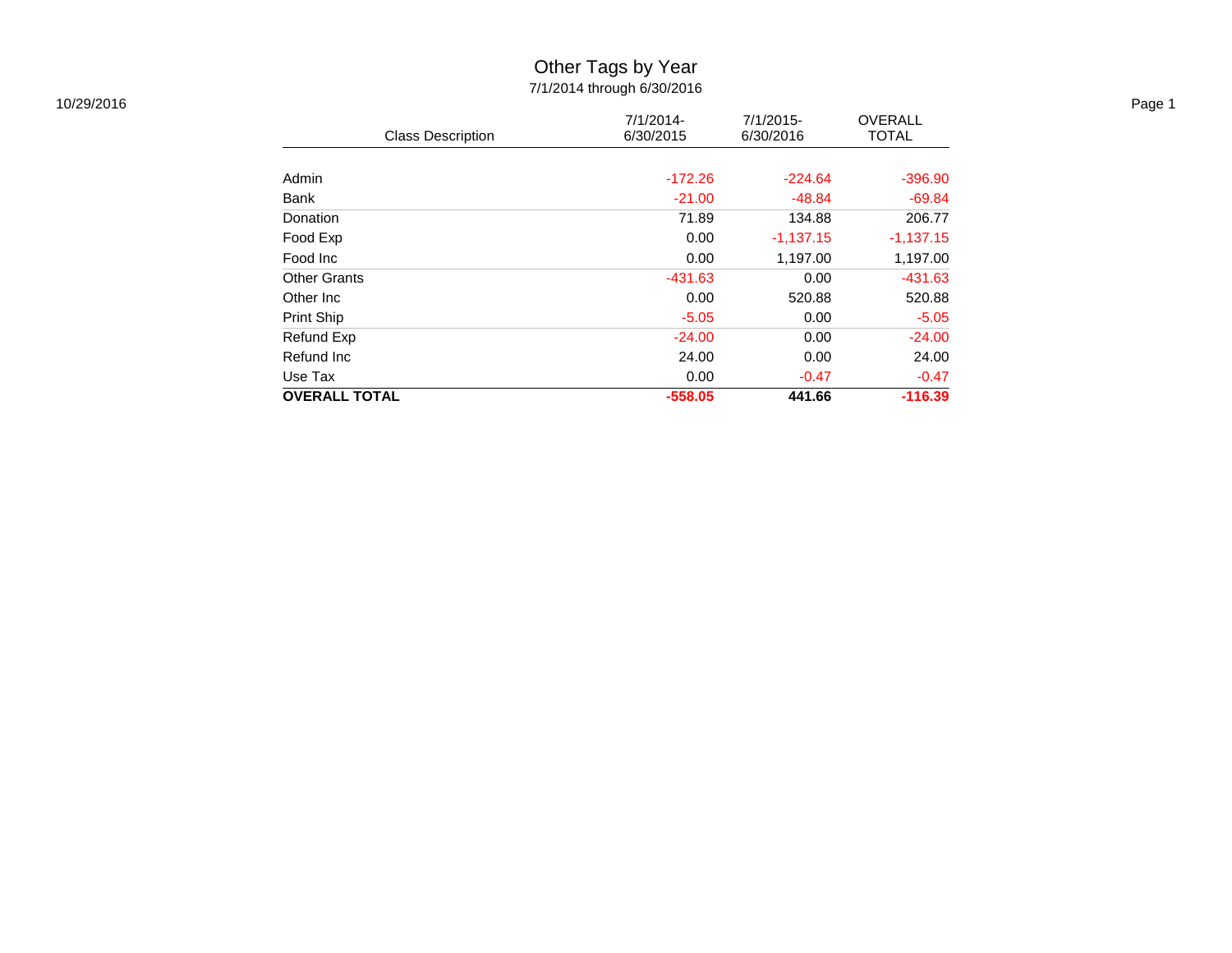#### FLL / FTC / SCRRF / LARobotics Financial Report Totals

| Program<br><b>FLL</b>                                                | 6/30/2007<br>0.00     | 12/31/2007<br>9,078.26               | 6/30/2008<br>3,609.43                            | 12/31/2008<br>8,449.80              | 6/30/2009<br>635.36                                 | 12/31/2009<br>4,941.99               | 6/30/2010<br>31,124.08                           | 12/31/2010<br>11,477.98                 | 6/30/2011<br>3,116.95                                 | 12/31/2011<br>6,602.01                            | 6/30/2012<br>2,541.45                                 |
|----------------------------------------------------------------------|-----------------------|--------------------------------------|--------------------------------------------------|-------------------------------------|-----------------------------------------------------|--------------------------------------|--------------------------------------------------|-----------------------------------------|-------------------------------------------------------|---------------------------------------------------|-------------------------------------------------------|
| $\Delta$ 6 mo<br>$\Delta$ 12 mo                                      |                       | 9,078.26                             | $-5,468.83$<br>3,609.43                          | 4,840.37                            | $-7,814.44$<br>$-2,974.07$                          | 4,306.63                             | 26,182.09<br>30,488.72                           | $-19,646.10$                            | $-8,361.03$<br>$-28,007.13$                           | 3,485.06                                          | $-4,060.56$<br>$-575.50$                              |
| <b>FTC</b><br>$\Delta$ 6 mo<br>$\Delta$ 12 mo                        | 0.00                  | 0.00<br>0.00                         | 0.00<br>0.00<br>0.00                             | 0.00<br>0.00                        | 0.00<br>0.00<br>0.00                                | 7,313.74<br>7,313.74                 | 7,313.74<br>0.00<br>7,313.74                     | 6,128.02<br>$-1,185.72$                 | 15,179.02<br>9,051.00<br>7,865.28                     | 15,650.84<br>471.82                               | 14,923.06<br>$-727.78$<br>$-255.96$                   |
| <b>SCRRF</b><br>$\Delta$ 6 mo<br>$\Delta$ 12 mo                      | 5,754.02              | 7,256.85<br>1,502.83                 | 5,452.63<br>$-1,804.22$<br>$-301.39$             | 6,325.83<br>873.20                  | 5,636.43<br>$-689.40$<br>183.80                     | 5,778.22<br>141.79                   | 6,582.96<br>804.74<br>946.53                     | 10,206.92<br>3,623.96                   | 9,107.55<br>$-1,099.37$<br>2,524.59                   | 10,662.99<br>1,555.44                             | 8,675.92<br>$-1,987.07$<br>$-431.63$                  |
| <b>Other</b><br>$\Delta$ 6 mo<br>$\Delta$ 12 mo                      | 0.00                  | 0.00<br>0.00                         | 0.00<br>0.00<br>0.00                             | 0.00<br>0.00                        | 0.00<br>0.00<br>0.00                                | 0.00<br>0.00                         | 0.00<br>0.00<br>0.00                             | 0.00<br>0.00                            | 0.00<br>0.00<br>0.00                                  | 0.00<br>0.00                                      | 0.00<br>0.00<br>0.00                                  |
| <b>Total</b><br>$\Delta$ 6 mo<br>$\Delta$ 12 mo                      | 5,754.02              | 16,335.11<br>10,581.09               | 9,062.06<br>$-7,273.05$<br>3,308.04              | 14,775.63<br>5,713.57               | 6,271.79<br>$-8,503.84$<br>$-2,790.27$              | 18,033.95<br>11,762.16               | 45,020.78<br>26,986.83<br>38,748.99              | 27,812.92<br>$-17,207.86$               | 27,403.52<br>$-409.40$<br>$-17,617.26$                | 32,915.84<br>5,512.32                             | 26,140.43<br>$-6,775.41$<br>$-1,263.09$               |
| <b>LARobotics</b><br><b>Banks</b><br>$\Delta$ 6 mo<br>$\Delta$ 12 mo | 6/30/2007<br>5,754.02 | 12/31/2007<br>16,260.11<br>10,506.09 | 6/30/2008<br>8,917.69<br>$-7,342.42$<br>3,163.67 | 12/31/2008<br>14,918.85<br>6,001.16 | 6/30/2009<br>6,271.79<br>$-8,647.06$<br>$-2,645.90$ | 12/31/2009<br>17,848.53<br>11,576.74 | 6/30/2010<br>43,865.78<br>26,017.25<br>37,593.99 | 12/31/2010<br>29,877.21<br>$-13,988.57$ | 6/30/2011<br>26,684.39<br>$-3,192.82$<br>$-17,181.39$ | 12/31/2011<br>48,542.70<br>21,858.31<br>18,665.49 | 6/30/2012<br>24,818.20<br>$-23,724.50$<br>$-1,866.19$ |
| <b>Assets</b><br>$\Delta$ 6 mo<br>$\Delta$ 12 mo                     | 0.00                  | 75.00<br>75.00                       | 144.37<br>69.37<br>144.37                        | 1,732.47<br>1,588.10                | 0.00<br>$-1,732.47$<br>$-144.37$                    | 2,069.35<br>2,069.35                 | 1,155.00<br>$-914.35$<br>1,155.00                | 3,083.94<br>1,928.94                    | 1,468.94<br>$-1,615.00$<br>313.94                     | 7,783.00<br>6,314.06                              | 1,322.23<br>$-6,460.77$<br>$-146.71$                  |
| <b>Liabilities</b><br>$\Delta$ 6 mo<br>$\Delta$ 12 mo                | 0.00                  | 0.00<br>0.00                         | 0.00<br>0.00<br>0.00                             | $-1,875.69$<br>$-1,875.69$          | 0.00<br>1,875.69<br>0.00                            | $-1,883.93$<br>$-1,883.93$           | 0.00<br>1,883.93<br>0.00                         | $-5,148.23$<br>$-5,148.23$              | $-749.81$<br>4,398.42<br>$-749.81$                    | $-23,409.86$<br>$-22,660.05$                      | 0.00<br>23,409.86<br>749.81                           |
| <b>Total</b><br>$\Delta$ 6 mo<br>$\Delta$ 12 mo                      | 5,754.02              | 16,335.11<br>10,581.09               | 9,062.06<br>$-7,273.05$<br>3,308.04              | 14,775.63<br>5,713.57               | 6,271.79<br>$-8,503.84$<br>$-2,790.27$              | 18,033.95<br>11,762.16               | 45,020.78<br>26,986.83<br>38,748.99              | 27,812.92<br>$-17,207.86$               | 27,403.52<br>$-409.40$<br>$-17,617.26$                | 32,915.84<br>5,512.32                             | 26,140.43<br>$-6,775.41$<br>$-1,263.09$               |